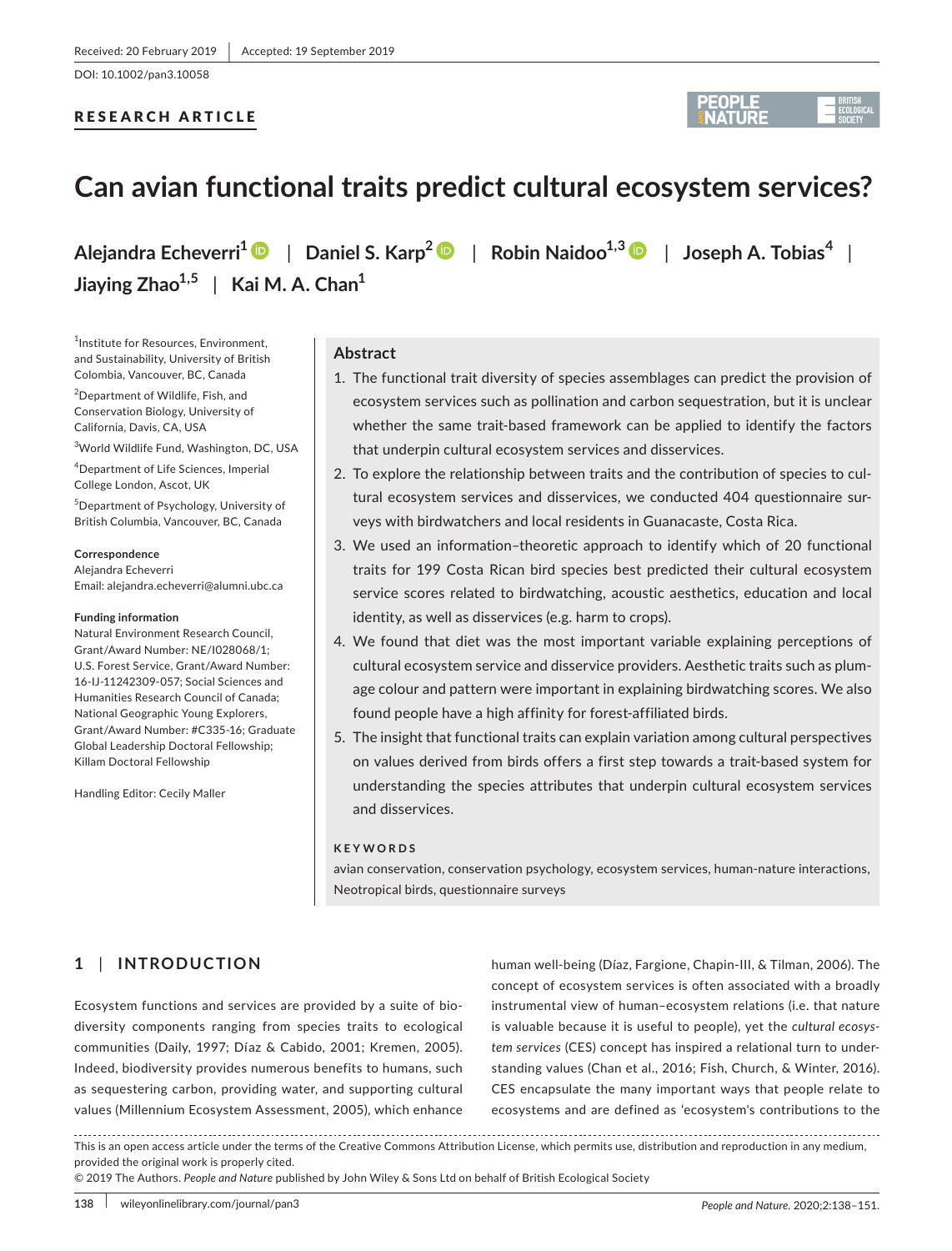non‐material benefits, such as capabilities and experiences, that arise from human‐ecosystem relationships' (Chan, Satterfield, & Goldstein, 2012).

Some components of biodiversity are more directly related to ecosystem services than others (Balvanera et al., 2006). In partic‐ ular, functional traits—features of 'an individual or a species that potentially affect performance or fitness' (Cadotte, Carscadden, & Mirotchnick, 2011)—offer a predictive link between biodiver‐ sity and ecosystem processes (e.g. decomposition and nutrient cycling). As such, functional diversity (e.g. the kind, range, and rel‐ ative abundance of functional traits present in a community; Díaz et al., 2007) is often considered the component of biodiversity with the most potential to explain variation in ecosystem processes and services (de Bello et al., 2010; Díaz & Cabido, 2001; Kremen, 2005; Luck, Lavorel, McIntyre, & Lumb, 2012). Relationships be‐ tween functional traits and ecosystem services have been empiri‐ cally documented for a range of organisms and ecosystem services (de Bello et al., 2010; Hevia et al., 2017), for example, relationships between plants, soil invertebrates and mineralization, nutrient retention and pollination (e.g. Brown et al., 2013; Kimball et al., 2016; Lavorel et al., 2011; Storkey et al., 2013). However, relation‐ ships between functional traits and cultural services have rarely been evaluated (Goodness, Andersson, Anderson, & Elmqvist, 2016; Hevia et al., 2017).

Researchers have argued that CES transcend biophysical attri‐ butes of ecosystems because they are tied to places and memories, and cannot be treated as economic functions where a given number of species or biophysical attributes yields a certain number of CES units (Klain, Satterfield, & Chan, 2014). Daniel et al. (2012) argued that CES incorporate social constructs, and that identifying con‐ crete features of the ecosystems independent of culture is therefore challenging. Indeed, the study of CES goes beyond the domain of ecology because it must take into account worldviews, identities, languages and folklore, which fall under the domain of many other academic subfields (Echeverri, Karp, Naidoo, Zhao, & Chan, 2018).

Nonetheless, previous studies have shown that specific eco‐ logical or evolutionary attributes can play an important role in explaining CES, as well as detrimental attributes of biodiversity (i.e. disservices). For example, forests with larger and denser trees are preferred for their scenic beauty (Ribe, 2009), while visitors in parks, zoos, and aquaria tend to prefer more colourful animals (Garnett, Ainsworth, & Zander, 2018; Lišková, Landová, & Frynta, 2015; Stokes, 2007), with larger body sizes (Woods, 2000), and those that are phylogenetically closer to humans (Batt, 2009). In urban environments, people prefer plants with diverse colours, fragrances and utilities (e.g. in terms of food and medicine) (Goodness, 2018). The trait—service approach therefore offers a way to explore the recognition and appreciation of biodiversity, which is inextricably linked with CES provisioning (Goodness et al., 2016). Perhaps most importantly, these observations suggest that a trait-based predictive framework for CES is feasible, although development of such a framework requires a deeper understand‐ ing of how cultural services are generated.

The lack of a general framework for predicting CES is prob‐ lematic because ecosystem service assessments typically ignore cultural factors, partially because it is unclear which species or attributes of ecosystems are most important to safeguard or pri‐ oritize (Goodness et al., 2016; Plieninger, Dijks, Oteros‐Rozas, & Bieling, 2013). Moreover, the vital connection between people and ecosystems appears to be changing. In some parts of the world, people are spending less time outdoors, minimizing their interactions with wildlife (Knapp, 2066), a phenomenon referred to as the "extinction of experience" (Soga & Gaston, 2016). It is also postulated that urbanization has led to an increased alienation from and a decreased focus on natural ecosystems and biodiver‐ sity (Manfredo, Teel, & Bright, 2003). Managing landscapes for CES that foster human–nature relationships is one way of revers‐ ing the extinction of experience and reconnecting people to the non‐human world (Cox & Gaston, 2018). Therefore, understanding which characteristics of biodiversity are valued by different stake‐ holders is critically important for clarifying the basic mechanisms that underpin cultural services, and designing conservation plan‐ ning initiatives that consider these services.

We sought to explore the links between functional traits and CES using Costa Rican birds as a case study. We asked: (a) Can functional traits explain some variation in the CES and disser‐ vices associated with birds? (b) If so, which avian functional traits better explain CES and disservices? (c) Do these trait—service relationships differ among beneficiaries (here, birdwatchers vs. non‐birdwatchers)?

We hypothesized that, akin to biophysical services, functional traits could explain some of the variation in CES provisioning. Based on pre‐ vious research, we expected that for birdwatchers, the following traits would predict birdwatching (i.e. recreation) values: rarity (i.e. low abun‐ dance), restricted distribution ranges (i.e. endemic species), and evolu‐ tionary distinctness (ED; Gaston, Cox, et al., 2018; Veríssimo, MacMillan, & Smith, 2011). Birdwatchers often focus on rare birds and are likely to be competitive with one another. Indeed, avid birdwatchers tend to spend substantial amounts of money and time seeking birds they have never seen before (Steven, Smart, Morrison, & Castley, 2017). On the other hand, for non‐birdwatchers (farmers and urbanites), we predicted that birdwatching would be positively associated with abundance, total number of colours in the plumage and body mass. Previously, these traits have all been documented as being positively associated with peo‐ ples' perceptions of the aesthetic beauty of animals (Amiot & Bastian, 2015; Ward, Mosberger, Kistler, & Fischer, 1998; Woods, 2000). Given the few empirical studies on bird‐related CES, we did not have a priori predictions for other CES categories such as education (i.e. benefits that people derive from studying or learning about birds).

## **2** | **MATERIALS AND METHODS**

#### **2.1** | **Study area**

Surveys were conducted in North‐western Costa Rica (Guanacaste and Puntarenas provinces), a biodiverse region encompassing a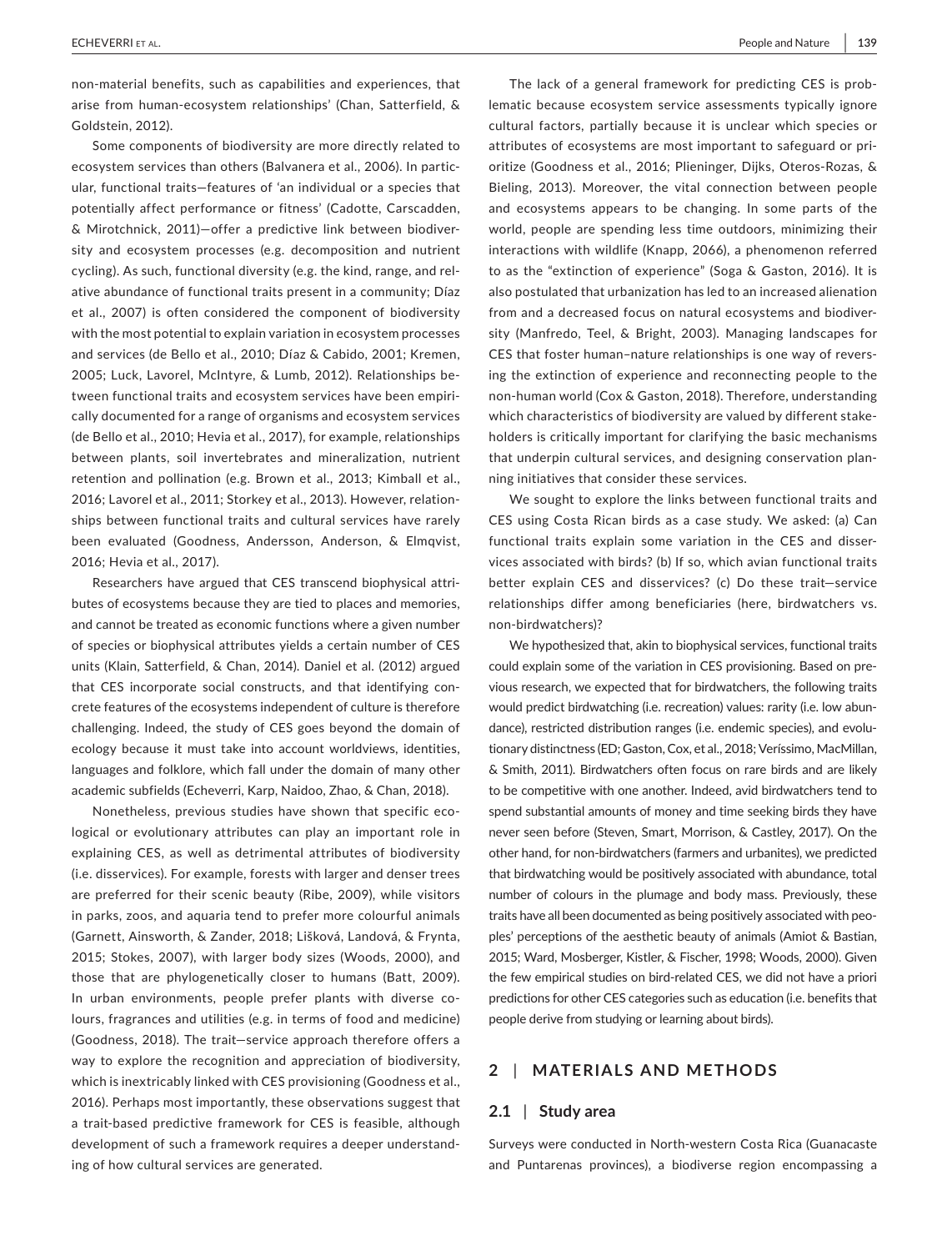multitude of habitats, including tropical dry forests, rainforests, natural savannahs, cattle pastures, melon/rice crop rotations, sugar cane pastures and fruit crops (Calvo-Alvarado, McLennan, Sánchez-Azofeifa, & Garvin, 2009; Hund, Allen, Morillas, & Johnson, 2018; Karp et al., 2018).

Bird-related CES are important to Costa Rica because the country is one of the top destinations for international birdwatchers in Latin America (Yonz Martínez, 2014) and biodiversity contributes signifi‐ cantly to its tourism industry (5%–7% GDP; World Travel Tourism Council, 2014). North‐western Costa Rica has developed its ecotour‐ ism industry partially based on the tropical dry forests of Palo Verde, Santa Rosa and Barra Honda National Parks, which inspire tourists from all over the world to explore the dry forests' wildlife. Indeed, North-western Costa Rica receives ~10% of the total tourists visiting Costa Rica, and the tourism industry keeps rising as an important eco‐ nomic activity in the region (Hernández & Picón, 2011).

Moreover, the recent history of reforestation in Costa Rica and the development of the ecotourism industry as an important economic sector has created new social and political identities, including a strong environmentalist perspective (Vivanco, 2006). Nonetheless, local peoples' identities are still deeply associated with cattle ranching and farming, as agriculture remains the region's main economic activity (Dinat, Echeverri, Chapman, Karp, & Satterfield, 2019). Thus, human–nature relationships in North‐ western Costa Rica take various forms. For tourists and local birdwatchers, they engage with birds through recreation, while local residents and farmers engage with birds through agriculture. Hence, this case study allowed us to compare how human–bird relationships differ among beneficiaries.

### **2.2** | **Survey**

We conducted 404 in-person and online surveys with birdwatchers (n = 115) and non-birdwatchers (i.e. farmers and urbanites; *n* = 289) in the region. This study was conducted under the aus‐ pices of the University of British Columbia with Behavioural Research Ethics Board approval (#H16‐00693); all survey re‐ spondents gave consent to participate in the study. We asked each person to rate 12 or 13 bird species on 13 Likert-scale items designed to measure CES and disservices (Table 1), building on the categories from Gould et al. (2014) and Belaire, Westphal, Whelan, and Minor (2015). Specifically we measured: (1) *Birdwatching* (i.e. an activity by which pleasure is derived from finding and watching birds); (2) *Acoustic aesthetics* (i.e. enjoyment people derive from hearing birds' songs/calls); (3) *Education* (i.e. benefits that people derive from studying or learning about birds); (4) *Identity* (i.e. ben‐ efits that people derive from birds that are representative of the study region); (5) *Disservices* (i.e. detrimental aspects associated with birds, such as causing harm to the crops or the built infrastructure in their surroundings), and (6) *Bequest* (i.e. the birds that people want to protect for future generations; Table 1). The com‐ plete methodology is described by Echeverri, Naidoo, Karp, Chan, and Zhao (2019).

TABLE 1 Likert scale items presented in the survey to measure different cultural ecosystem services and disservices

| Construct                                      | Survey item                                                                                               |
|------------------------------------------------|-----------------------------------------------------------------------------------------------------------|
| Disservices (Cronbach's<br>$\alpha = 0.77$     | This bird causes problems to other species<br>that are important for me (reversed coded)                  |
|                                                | This bird causes problems to the crops or<br>the farms by for example eating the crop<br>(reversed coded) |
|                                                | I find this bird annoying because it is too<br>noisy                                                      |
|                                                | I dislike this bird because their droppings<br>make a mess or they build nests in<br>inconvenient places  |
| Education<br>(Cronbach's $\alpha$ = 0.83)      | I like learning about or studying this bird,<br>where it lives and what it does                           |
|                                                | I like teaching others about this bird and its<br>habitat                                                 |
| <b>Bequest</b><br>(Cronbach's $\alpha$ = 0.84) | This bird should be protected for future<br>generations                                                   |
|                                                | It would be sad if this bird would no longer<br>exist                                                     |
| <b>Birdwatching</b>                            | This bird is beautiful and I enjoy watching it                                                            |
| (Cronbach's $\alpha$ = 0.84)                   | I am excited to find this bird                                                                            |
| Acoustic aesthetics<br>(NA)                    | This bird has a beautiful song                                                                            |
| Identity<br>(Cronbach's $\alpha$ = 0.58)       | This bird is like my neighbour and makes me<br>feel at home                                               |
|                                                | This bird helps make this place what it is                                                                |

Surveys covered questions about 199 species detected in the re‐ gion (Frishkoff et al., 2016; Karp et al., 2018). Of the 199 species in the region, each survey asked questions on a set of 12–13 species that were randomly generated (Table S1). Each species was repre‐ sented by a visual illustration of a male individual (Garrigues & Dean, 2007) and an auditory clip of their song/call (xeno‐canto.org; Table S2). Participants were then asked how familiar they were with the species, how frequently they saw the species in a given month, and whether they liked or disliked the species. If participants were familiar with the species, then they were asked the name of the species and their subjective agreement on 12 different 5‐point Likert scale items (Table 1), ranging from strongly disagree (1) to strongly agree (5), that reflected important cultural service and disservice categories.

Surveys were administered in‐person and online during November and December 2017. Participants were selected and sampled differently for each group. For farmers, we attended meetings of the Ministry of Agriculture and Cattle Ranching (MAG) in the towns of Nicoya and Hojancha. At the meetings, we invited farmers to participate in the study and explained that there was no compen‐ sation and that participation in the study was voluntary. We also visited farms to recruit more farmers. We sampled farmers who reared livestock and/or grew a variety of crops (e.g. sugar cane, rice). Even though women were less likely to farm in the region, we tried to sam‐ ple as many women farmers as possible to minimize any bias in the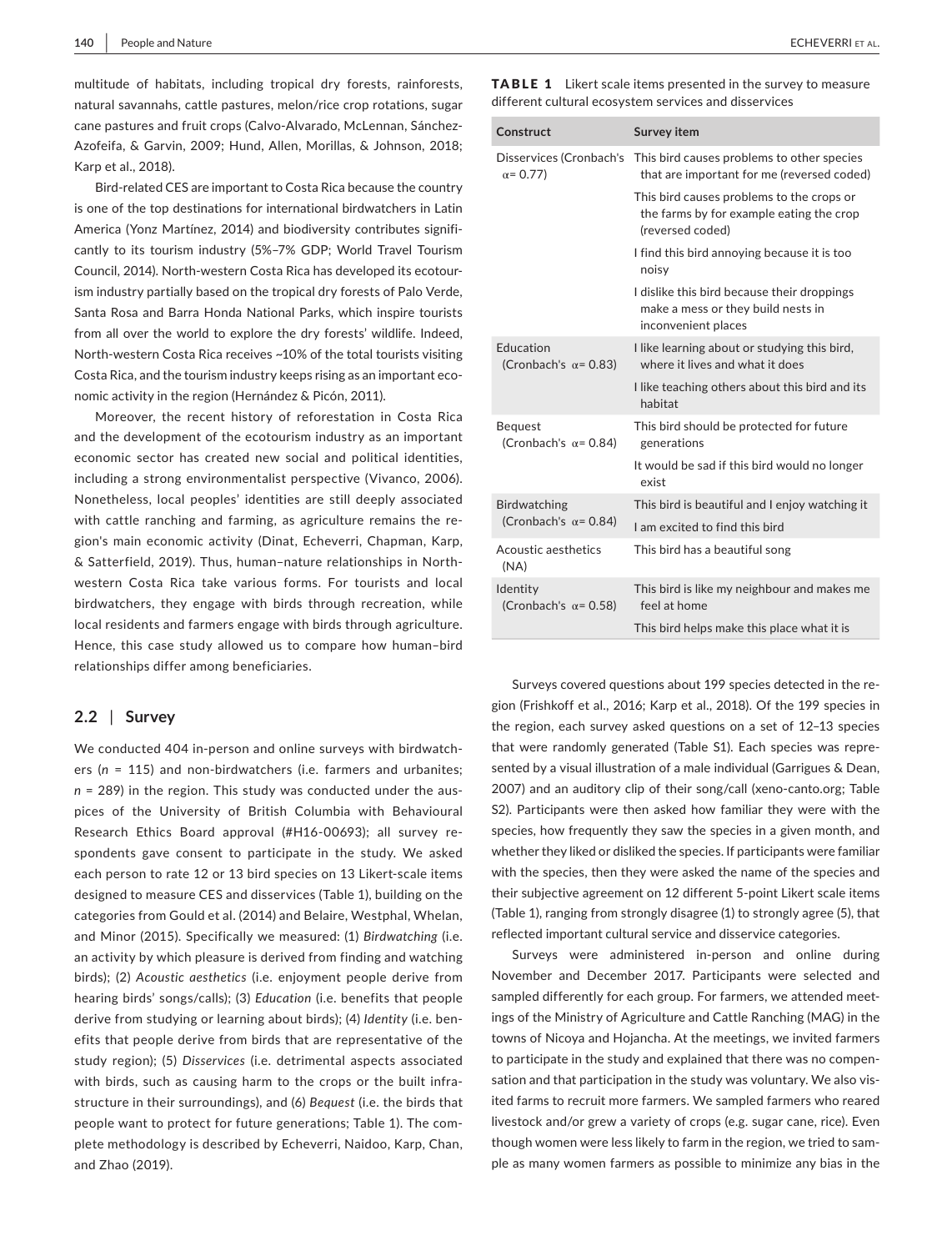TABLE 2 Characterization of participants according to demographic information and attitudes/behaviour towards birds

|                                          |                                    | Non-birdwatchers ( $n = 289$ ) |                                 |  |  |
|------------------------------------------|------------------------------------|--------------------------------|---------------------------------|--|--|
| <b>Characteristics</b>                   | <b>Birdwatchers</b><br>$(n = 115)$ | <b>Farmers</b><br>$(n = 140)$  | <b>Urbanites</b><br>$(n = 149)$ |  |  |
| Age in years                             | 39.34 (15.19)                      | 49.79 (17.47)                  | 34.93 (16.92)                   |  |  |
| Gender                                   |                                    |                                |                                 |  |  |
| Male                                     | 67%                                | 76%                            | 49%                             |  |  |
| Female                                   | 33%                                | 22%                            | 51%                             |  |  |
| Prefer not to answer                     |                                    | 2%                             |                                 |  |  |
| <b>Education level</b>                   |                                    |                                |                                 |  |  |
| Primary school                           | 3%                                 | 49%                            | 22%                             |  |  |
| High school                              | 15%                                | 23%                            | 27%                             |  |  |
| Technical or vocational<br>school        | 8%                                 | 4%                             | 3%                              |  |  |
| Bachelor's degree                        | 41%                                | 16%                            | 35%                             |  |  |
| Specialization                           | 8%                                 | 1%                             | 1%                              |  |  |
| Master's degree                          | 14%                                | 2%                             | 4%                              |  |  |
| Doctoral degree                          | 9%                                 |                                |                                 |  |  |
| Other                                    | 3%                                 | 4%                             | 7%                              |  |  |
| Place considered home                    |                                    |                                |                                 |  |  |
| Costa Rica                               | 77%                                | 99%                            | 95%                             |  |  |
| Asia                                     | 1%                                 |                                |                                 |  |  |
| Central America                          |                                    | 1%                             | 1%                              |  |  |
| Europe                                   | 5%                                 |                                | 1%                              |  |  |
| <b>North America</b>                     | 13%                                |                                | 3%                              |  |  |
| Oceania                                  |                                    |                                | 1%                              |  |  |
| South America                            | 5%                                 |                                |                                 |  |  |
| Attitudes and behaviours towards birds   |                                    |                                |                                 |  |  |
| Gone birdwatching in the<br>past 2 years | 96%                                | 37%                            | 45%                             |  |  |
| Species that can identify                | 48.36 (15.04)                      | 23.18 (2.65)                   | 19.93 (2.43)                    |  |  |

*Note:* Standard deviation is shown in parentheses.

data due to gender. Nevertheless, only 22% of the farmers surveyed were women (Table 2).

To recruit urbanites, we visited public spaces in urban areas across the peninsula, including central town parks, senior homes, universities, and schools. We approached people randomly and targeted people with a wide range of ages, different education levels, and 50% women, to gain a representative sample of the pop‐ ulation (Table 2). Lastly, our criteria to select birdwatchers was to identify anyone who had gone birdwatching in North‐western Costa Rica. We advertised the survey in Neotropical and European birdwatching forums and listservs (e.g. NEOORN‐ Neotropical Ornithology discussion list), in Facebook pages of Costa Rican birdwatching sites, and through the online bulletin of the Costa Rican ornithological association. We also attended two Christmas bird counts in Monteverde and Volcán Arenal (December 2017) and conducted in‐person surveys during the meetings prior to the counts. Even though birdwatching is an activity that is mostly dom‐ inated by males over the age of 45 in North America and Europe

(>75%; Vas, 2017), we were able to cover a more demographically diverse sample (Table 2).

Surveys were available in Spanish and English and were admin‐ istered by the first author and six local field assistants. On average, each survey took one hour to complete. All survey responses for farmers and urbanites were recorded in person, but birdwatchers' responses were recorded both online and in‐person. Online re‐ sponses (*n* = 75) were mostly composed of international birdwatch‐ ers who had been birdwatching in North‐western Costa Rica in the past, but were not present at the time of sampling. All data were recorded in Qualtrics (a software for designing surveys).

#### **2.3** | **Functional traits**

For all 199 species, we collected information on 20 functional traits (4 categorical, 16 numerical) from 6 trait families: acoustic traits (*n* = 3), morphological traits (*n* = 5), aesthetic traits (*n* = 4), ecological traits (*n* = 3) and life history traits (*n* = 5; Table 3).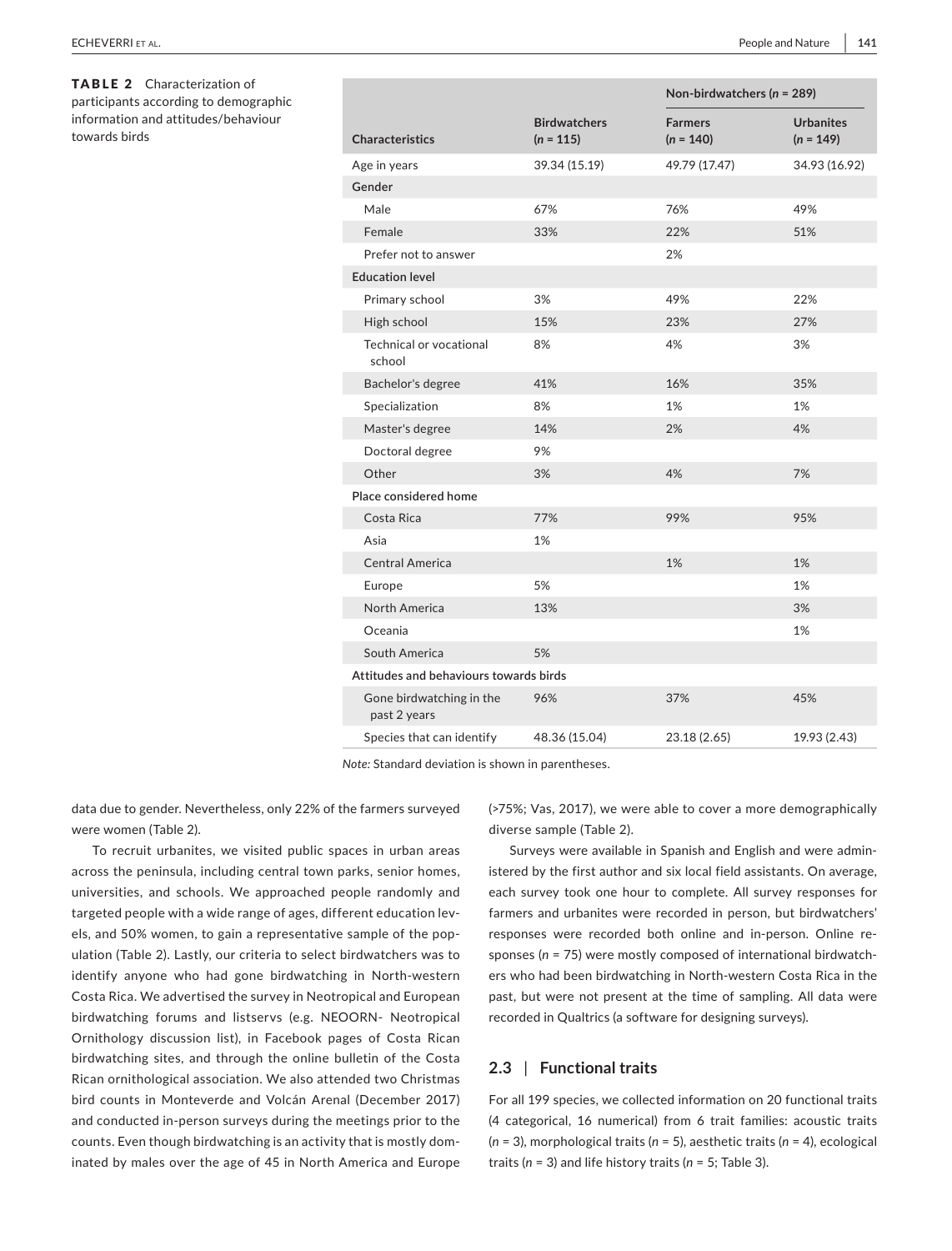# TABLE 3 Avian functional traits used as predictor variables in the mixed-effects models with their description

| <b>Trait family</b> | <b>Trait</b>                                               | Name in models               | <b>Description</b>                                                                                                                                                                                                                                                                                                                                                                                                                                           | Source                                        | <b>Type of variable</b>  |
|---------------------|------------------------------------------------------------|------------------------------|--------------------------------------------------------------------------------------------------------------------------------------------------------------------------------------------------------------------------------------------------------------------------------------------------------------------------------------------------------------------------------------------------------------------------------------------------------------|-----------------------------------------------|--------------------------|
| Acoustic            | Number of record-<br>ing notes                             | Recording_notes_sc           | Number of notes in the song/call. Refers to the<br>quantity of the same musical syllable that has<br>different notes                                                                                                                                                                                                                                                                                                                                         | Sonograms analyzed in<br>Raven Pro 1.5        | Numerical,<br>integer    |
| Acoustic            | Number of<br>syllables                                     | Recording syllables sc       | Number of distinct musical syllables in bird's<br>songs/calls                                                                                                                                                                                                                                                                                                                                                                                                | Sonograms analyzed in<br>Raven Pro 1.5        | Numerical,<br>integer    |
| Acoustic            | Delta frequency<br>(Hz)                                    | Delta_freq_Hz_sc             | Difference between the highest frequency and the<br>lowest frequency of a bird's song/call                                                                                                                                                                                                                                                                                                                                                                   | Sonograms analyzed in<br>Raven Pro 1.5        | Numerical,<br>continuous |
| Morphological       | Body mass (g)                                              | Body_mass_sc                 | Geometric mean of body mass average values<br>provided for both sexes                                                                                                                                                                                                                                                                                                                                                                                        | EltonTraits database,<br>Wilman et al. (2014) | Numerical,<br>continuous |
| Morphological       | Hand-Wing Index                                            | Hand_wing_index_sc           | A ratio of the 'wing length' from the carpal joint<br>to the tip of the longest primary feather; to the<br>'secondary length' from the carpal joint to the<br>tip of the first secondary feather. The hand-wing<br>index was developed by Claramunt, et al. (2011)<br>as a metric of wing breadth                                                                                                                                                            | <b>B10K</b> trait project                     | Numerical,<br>continuous |
| Morphological       | Tarsus length (cm)                                         | Tarsus length_sc             | A measure of the tarsus length from museum<br>specimens                                                                                                                                                                                                                                                                                                                                                                                                      | <b>B10K</b> trait project                     | Numerical,<br>continuous |
| Morphological       | Tail length cor-<br>rected by body<br>mass (cm)            | Tail_length_BM_corr_sc       | A measure of the tail length from museum speci-<br>mens corrected by body mass (i.e. residuals of the<br>regression of tail length by body mass)                                                                                                                                                                                                                                                                                                             | <b>B10K</b> trait project                     | Numerical,<br>continuous |
| Morphological       | <b>Bill total culmen</b><br>corrected by<br>body mass (cm) | Bill_total_culmen_BM_corr_sc | A measure of the total exposed culmen from<br>museum specimens corrected by body mass (i.e.<br>residuals of the regression of bill length by body<br>mass)                                                                                                                                                                                                                                                                                                   | <b>B10K</b> trait project                     | Numerical,<br>continuous |
| Aesthetic           | Crest                                                      | Crest_sc                     | A variable denoting whether the bird has a crest<br>$(1)$ or not $(0)$                                                                                                                                                                                                                                                                                                                                                                                       | Collected for this<br>project                 | Binary                   |
| Aesthetic           | Plumage, number<br>of colours                              | Plumage_number_colors_sc     | A variable denoting the number of colours seen<br>in the illustration of the species in Garrigues &<br>Dean (2007)                                                                                                                                                                                                                                                                                                                                           | Collected for this<br>project                 | Numerical,<br>integer    |
| Aesthetic           | Plumage colour                                             | Plumage_color_coded          | A variable denoting whether the plumage colour is<br>predominantly:<br>White ( $n = 19$ species),<br>$\overline{\phantom{a}}$<br>Cool colours (e.g. blue, purple, green) (n = 39)<br>Warm colours (e.g. yellow, orange, red) ( $n = 37$ )<br>Dull (e.g. brown, grey, black) ( $n = 104$ ).                                                                                                                                                                   | Collected for this<br>project                 | Categorical              |
| Aesthetic           | Plumage colour<br>pattern                                  | Plumage_color_pattern        | A variable denoting the pattern in the plumage<br>coloration with four categories:<br>Blocks (if the plumage has blocks of colour e.g.<br>Scarlett Macaw) ( $n = 149$ )<br>- Spotted (if the plumage has spots or dots e.g.<br>Spotted-breasted Oriole) ( $n = 18$ )<br>Striped (if the plumage has stripes e.g. Barred<br>Antshrike) ( $n = 16$ )<br>Streaked (if the plumage has streaks e.g. Bright-<br>rumped Attila) ( $n = 16$ )                       | Collected for this<br>project                 | Categorical              |
| Ecological          | Diet                                                       | Diet5Cat                     | Assignment to the dominant diet type among five<br>diet categories based on the summed scores of<br>constituent individual diets calculated as percent<br>usage of a resource in Wilman et al. (2014).<br>Categories are:<br>Plant and Seeds ( $n = 19$ )<br>Fruits and Nectar ( $n = 28$ )<br>Invertebrates ( $n = 79$ )<br>Vertebrates and Carrion ( $n = 37$ )<br>$\overline{\phantom{a}}$<br>Omnivore (score of <=50% in the 4 categories)<br>$(n = 36)$ | EltonTraits database,<br>Wilman et al. (2014) | Categorical              |
| Ecological          | Groups                                                     | Groups_sc                    | A binary variable indicating whether the species<br>forages in groups (1) or not (0). Groups include<br>interspecific and intraspecific flocks                                                                                                                                                                                                                                                                                                               | Stiles & Skutch (1989)                        | Binary                   |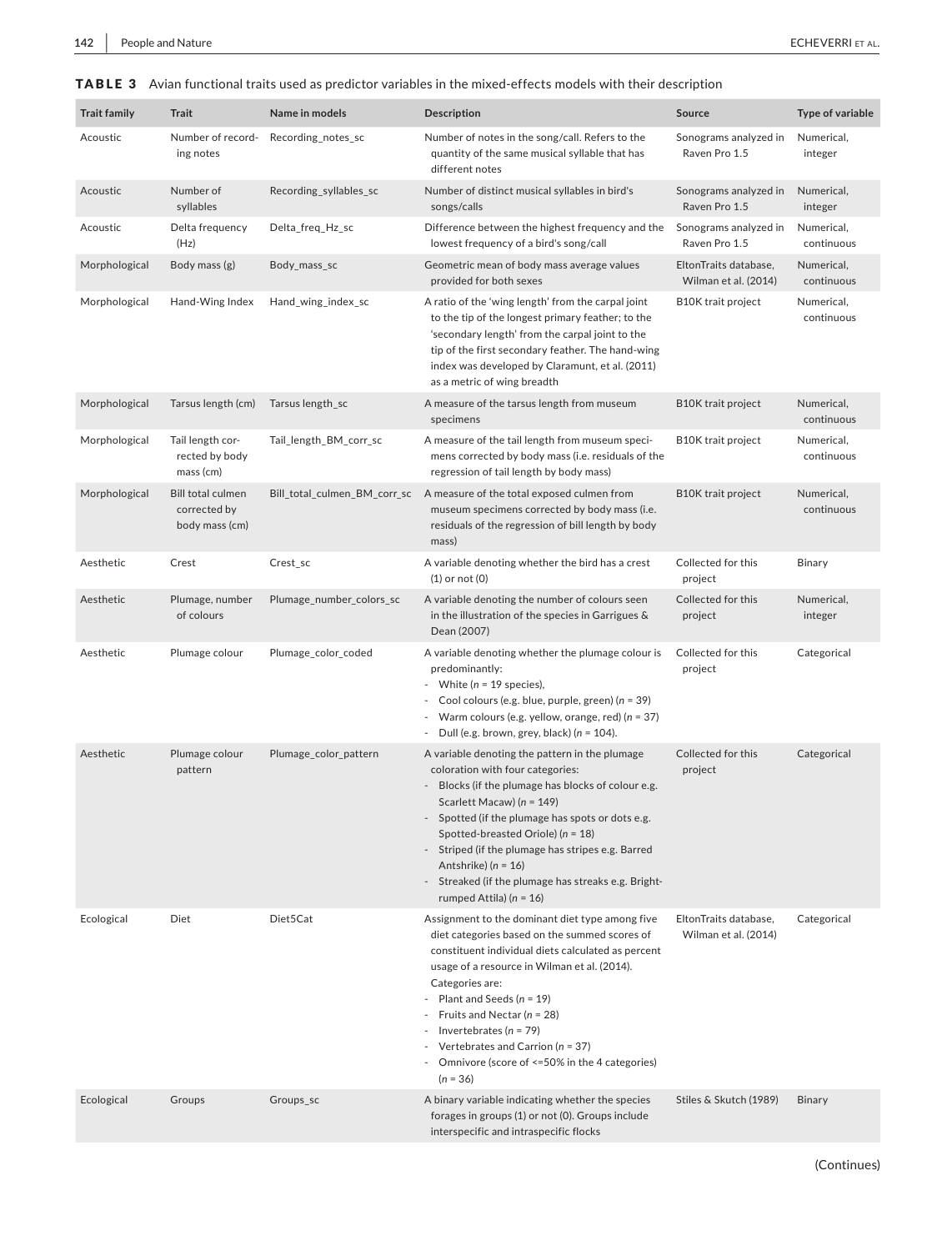#### TABLE 3 (Continued)

| <b>Trait family</b> | <b>Trait</b>                                    | Name in models        | <b>Description</b>                                                                                                                                                                                                                                                                              | Source                                                                                                                                       | Type of variable         |
|---------------------|-------------------------------------------------|-----------------------|-------------------------------------------------------------------------------------------------------------------------------------------------------------------------------------------------------------------------------------------------------------------------------------------------|----------------------------------------------------------------------------------------------------------------------------------------------|--------------------------|
| Ecological          | Foraging strata-<br>weighted average            | For_strata_w_avg      | A numerical variable ranging from 1 to 7 indicating<br>the weighted average of a species' foraging strata.<br>It was calculated by multiplying the percentage<br>of time spent at a given strata by the different<br>strata treating $1 =$ ground and water surface, and<br>$7 =$ forest canopy | Calculated with the<br>data from EltonTraits<br>database                                                                                     | Numerical,<br>integer    |
| Life history        | Evolutionary<br><b>Distinctness</b><br>score    | ED_score_sc           | A species-level measure representing the weighted<br>sum of the branch lengths along the path from the<br>root of a tree to a given tip (species). The ED score<br>metric from Jetz et al. (2014)                                                                                               | Jetz et al. (2014), EDGE Numerical,<br>website                                                                                               | continuous               |
| Life history        | <b>Distribution range</b><br>(Km <sup>2</sup> ) | Distribution_range_sc | Distribution range of a species at the global scale                                                                                                                                                                                                                                             | <b>BirdLife International</b><br>(2017)                                                                                                      | Numerical,<br>continuous |
| Life history        | Population trend                                | Population trend      | A categorical variable denoting whether the<br>population is:<br>- Increasing $(n = 48)$<br>Decreasing ( $n = 63$ )<br>Stable ( $n = 66$ )<br>Unknown ( $n = 21$ )                                                                                                                              | <b>BirdLife International</b><br>(2017)                                                                                                      | Categorical              |
| Life history        | Forest affiliation                              | ForestAff_sc          | A numerical variable ranging from -2 to +2 indicat-<br>ing how affiliated a species is to a forest habitat.<br>A score of +2 indicates high affiliation to forests<br>and -2 indicates low affiliation to forests/high<br>affiliation to agricultural lands                                     | Calculated with the<br>data from Karp et al.<br>(2018) and Echeverri,<br>Frishkoff, et al. (2019).<br>Only for 150 species<br>in the dataset | Numerical,<br>continuous |
| Life history        | Abundance                                       | Abundance sc          | A numerical variable estimating the relative<br>abundance of species ranging from $-4.5$ to $+4$ .<br>Positive numbers indicate species that are more<br>abundant than expected by chance and negative<br>scores indicate less abundant than expected                                           | Calculated with the<br>data from Karp et al.<br>(2018) and Echeverri,<br>Frishkoff, et al. (2019).<br>Only for 150 species<br>in the dataset | Numerical.<br>continuous |

To measure acoustic traits, we analysed one auditory clip (song or call) for each species. We always chose recordings from Costa Rica when available and prioritized songs over calls due to their greater distinctiveness. Moreover, when recordings from Costa Rica were not available, we used the next closest location (e.g. Nicaragua, Panama). All song/call information is presented in Table S2.

We analysed each auditory clip presented in the survey using the software Raven Pro 1.5 (Bioacoustics Research program 2014). We measured three acoustic traits: total note count, total syllables count, and total song frequency range (Hz) following Freeman and Montgomery (2017) (see Figure S1 for examples of acoustic trait data collection). With Raven, we used a Hann spectrogram window with 512 samples, a time grid with an overlap of 50% and a hop size of 256 samples, and a frequency grid with discrete Fourier trans‐ form set at 512 and grid spacing of 86.1 Hz (Freeman & Montgomery, 2017).

We compiled a dataset of eight biometric traits including body mass and linear measurements of an additional seven morphological traits. Body mass data were extracted from literature sources (pri‐ marily Wilman et al., 2014). Seven other traits—wing length, first secondary length, tarsus length, tail length, bill length (total culmen), bill width, bill depth—were assembled by measuring specimens of all 199 species stored in museums and research collections worldwide.

Measurements were taken by hand using callipers and rulers following a strict protocol (Bregman et al., 2016; Pigot et al., 2016) (see sup‐ porting information for further details of methods). For each species, we aimed to measure a minimum of two males and two females (4–39 specimens sampled per species). Our final trait data was calculated as the average value of the individuals measured. Measurements of wing length and first secondary distance (i.e. the distance from the carpal joint [bend of the wing] to the tip of the first [outermost] sec‐ ondary feather) were not analysed directly but instead used to calcu‐ late hand‐wing index (Claramunt, Derryberry, Remsen, & Brumfield, 2011), a measure of wing aspect ratio correlated with flight efficiency (Pigot et al., 2016). Hand‐wing index reflects the pointedness of a bird's wing, providing a widely used index of avian dispersal ability and ranging behaviour, with relevance to ecosystem services includ‐ ing seed dispersal and pollination (Bregman et al., 2016; Pigot et al., 2016). Bill size and shape are associated with diet in birds (Luck et al., 2012).

Given that the three bill measurements (i.e. bill length, width, depth) were highly correlated with one another (Pearson's *r* > .79), we focused only on bill length in subsequent analyses. Body mass was correlated with both bill length and tail length (Pearson's *r* > .5). Thus, to avoid collinearity in subsequent analyses, we regressed tail length and bill length against body mass and extracted the residuals (Table 3, Figures S2 and S3).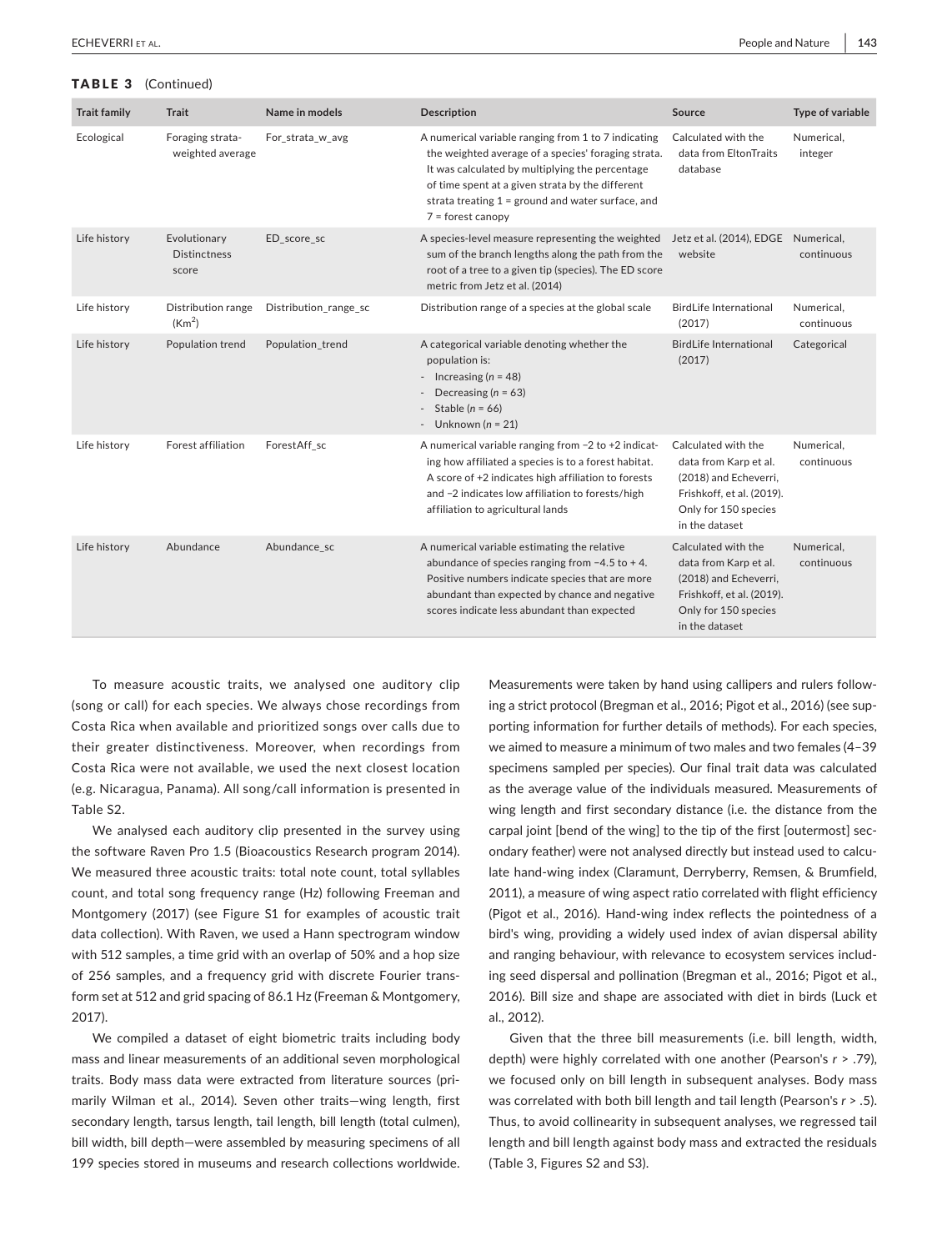Aesthetic traits included the presence of a crest as well as plumage colour, plumage pattern, and the number of colours in the plumage (Table 3). We collected this information through examining illustrations of each species (Garrigues & Dean, 2007). Examples of these classifications are presented in Table S3.

We also collected a range of ecological and life history traits such as foraging strata, diet, ED score, distribution range, and others from different sources (BirdLife International, 2014; Jetz et al., 2014; Wilman et al., 2014; Table 3). Lastly, we obtained two traits (forest af‐ filiation and abundance) from modelled point count data conducted in the same region (Echeverri, Frishkoff, et al., 2019; Karp et al., 2018). Only 150 of 199 species were surveyed on point counts; thus, 49 species did not obtain forest affiliation and abundance estimates.

#### **2.4** | **Statistical analyses**

First, we calculated pairwise correlations between all numeric traits and narrowed our trait list to those that were uncorrelated with one another (Pearson's *r* < .5) for all subsequent analyses (Figures S2 and S3). Next, we fitted linear mixed‐effects regres‐ sion models with traits as predictor variables, using 'participant' as a random effect, and with the Likert score for each CES/dis‐ services as the response variable. We modelled the five response variables separately: *birdwatching, acoustic aesthetics, education, identity and disservices*. We decided to exclude *bequest*, because there was very little variation in respondents' scores across spe‐ cies (see Echeverri, Naidoo, et al., 2019). We also conducted separate analyses for birdwatchers and non‐birdwatchers (i.e. after pooling the data from farmers and urbanites). Finally, all analyses were conducted twice, once for the full range of species (*n* = 199) and again for the 150 species for which we also had information about abundance and forest affiliation. Thus, in total we constructed 20 full models (5 CES x 2 social groups x 2 trait groups, see supporting information).

To quantify the relative effects of each functional trait on all 5 CES/ disservices categories, we used an information–theoretic approach, which compares regression models based on how well they account for the information in the data (Burnham & Anderson, 2002). For these analyses, we used the 'dredge' function instituted in the MuMIn pack‐ age (Barton, 2011) and extracted model‐averaged regression coeffi‐ cients and relative importance using the function 'model.avg' (Barton, 2011). We averaged models across a subset of all possible models (*n* = 1,048,576 models when 20 traits were included in the analyses, and *n* = 262,144 when 18 traits were included) that accounted for 95% of the total weight of all models based on Akaike weights (Akaike's Information Criterion AICc), a metric that balances model fit and com‐ plexity (Burnham & Anderson, 2002). The best models for each of the 20 mixed‐effects models are presented in the supporting information (Tables S4‐S43). Results were summarized by plotting the model‐av‐ eraged coefficient estimates for each predictor variable with the 95% confidence intervals. All numeric variables were scaled by subtracting the mean and dividing by the standard deviation, so that regression coefficients were directly comparable.

# **3** | **RESULTS**

# **3.1** | **Which functional traits predict bird‐related CES?**

Our results showed that traits from all trait families (acoustic, mor‐ phological, ecological, aesthetic and life history) were significant predictors of some CES categories. Below, we show which traits were important predictors of different CES categories.

#### **3.1.1** | **Acoustic traits**

For acoustic aesthetics and identity CES categories, the number of syllables in a bird's song was a strong positive predictor for birdwatchers (Figure 1). Moreover, the frequency range in a birds' song was a positive predictor for the identity services for both groups, and a positive predictor of disservices for non‐birdwatch‐ ers (Figure 1).

#### **3.1.2** | **Morphological traits**

Each of the five morphological traits we measured impacted CES provi‐ sioning. Specifically, body mass, hand–wing index, bill length corrected by body mass and tail length corrected by body mass were important negative predictors of acoustic aesthetics for birdwatchers and non‐ birdwatchers (RVI >0.95, *p* < .05). Tail length was also a strong positive predictor of disservices scores for both groups (Figure 1). Among the five morphological traits, tarsus length was the one with the lowest importance in CES provisioning (see supporting information).

### **3.1.3** | **Aesthetic traits**

Traits related to a bird's aesthetic appeal were significant predictors of birdwatching and identity scores (RVI >0.95, *p* < .05). For instance, for both birdwatchers and non‐birdwatchers, having more colours in their plumage explained perception of beauty. Also, a spotted plumage pattern was a strong positive predictor of birdwatching, acoustic aesthetics, and education for non‐birdwatchers. Moreover, having a crest was a positive predictor of birdwatching scores for birdwatchers.

#### **3.1.4** | **Ecological traits**

Diet was the most important trait in predicting all five CES catego‐ ries (RVI >0.95 in most models, *p* < 2e‐16, Tables S4‐S43). We found that for birdwatchers and non‐birdwatchers, diet categories were the strongest negative predictors of birdwatching, acoustic aesthet‐ ics, education, and identity. Moreover, diet categories were also the strongest positive predictors of disservices among non‐birdwatch‐ ers. For instance, we found that relative to frugivores/nectarivores, insectivorous birds had significantly lower scores on birdwatching, acoustic aesthetics, education, and identity, and significantly higher scores on disservices for both groups. We also found that carnivore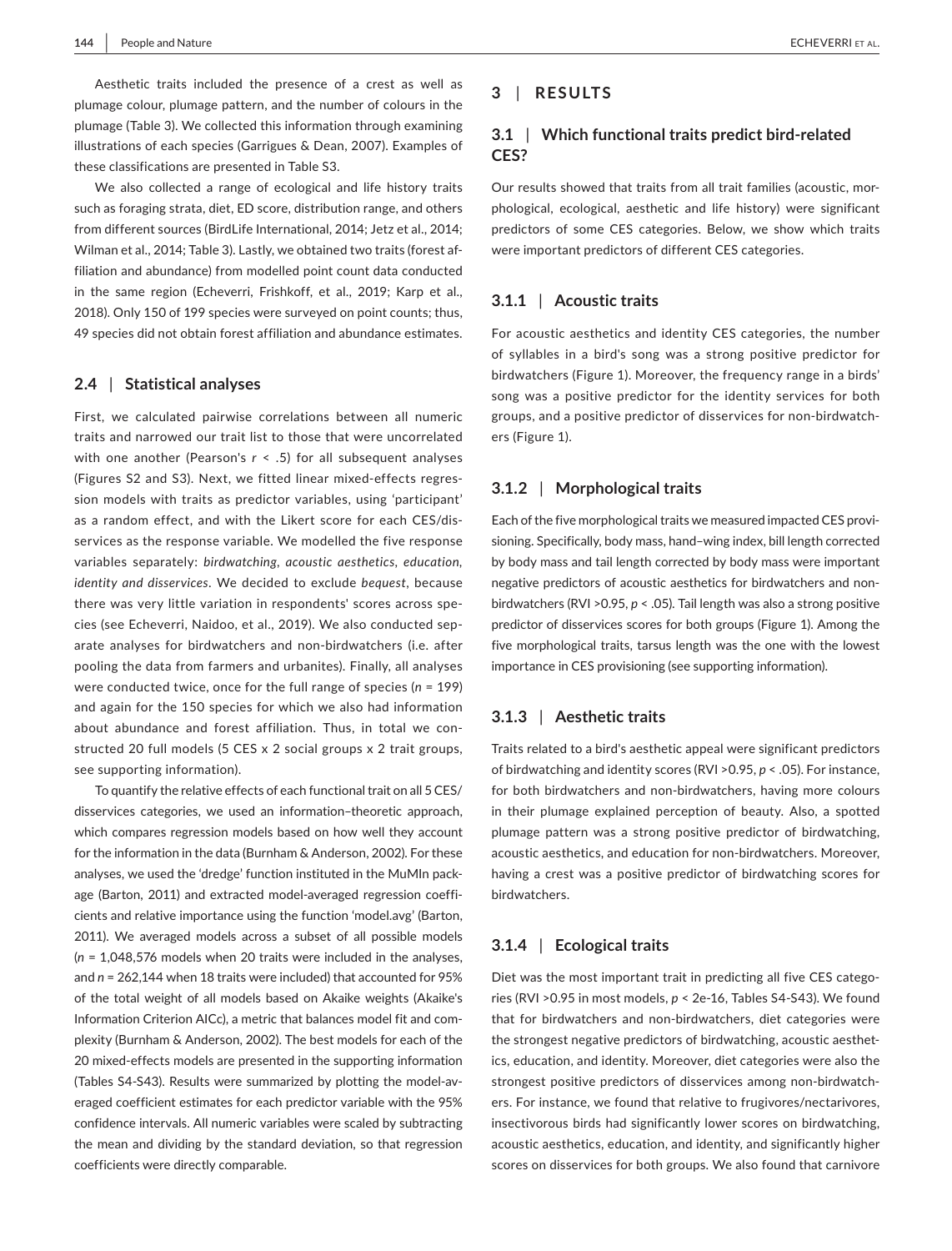

FIGURE 1 The 20 functional traits predicting cultural ecosystem service and disservice categories. On the *Y* axis are the traits organized by trait family (denoted by coloured stars). The *X* axis shows the model‐averaged standardized regression coefficients (estimates) for all 20 traits with 95% confidence intervals based on the subset of models that accounted for 95% of the total weight of all models (based on Akaike weights). Significant variables are those whose confidence intervals do not cross zero. The estimates presented here are for the models with 18 traits and 199 species, except for the last two estimates which refer to forest affiliation and abundance derived from the models with 20 traits and 150 species (surrounded by an orange box). Blue squares depict estimates for birdwatchers, and orange circles those for nonbirdwatchers (farmers/urbanites). The letters on each side of the trait indicate statistical significance ( $p < .05$ ) for b = birdwatchers,  $n =$  nonbirdwatchers, b,  $n =$  both groups (letters are on the right side of the graph indicate significantly positive estimates, while letters on the left indicate significantly negative estimates). Baseline categories for which all categorical traits are compared against, are as follows: Plumage colour‐Cool, Plumage pattern‐Blocks, Diet‐Fruit/Nectar, Population trend‐Decreasing

and scavenger birds were perceived as having lower birdwatching scores and as causing higher levels of disservices among non-birdwatchers, relative to frugivores/nectarivores (Figure 1).

Foraging strata was the second most important trait in predicting CES positively for birdwatchers and non‐birdwatchers (RVI >0.95 in most models,  $p < 2e-16$ , Tables S4-S43). Birds that forage in higher foraging strata were perceived as having high birdwatching and identity scores and low disservices for birdwatchers. Additionally, they were perceived as positively impacting acoustic aesthetics, birdwatching, and education scores and low disservices for non-birdwatchers. Lastly, foraging in groups was a positive predictor of disservices for non‐bird‐ watchers and negative predictors of the other CES categories (e.g. having cacophonous songs, or generating lower identity scores; Figure 1).

# **3.1.5** | **Life history traits**

Life history traits were also significant predictors of various CES. For instance, ED scores were positive predictors of education scores for birdwatchers and negative predictors of disservices for birdwatch‐ ers and non‐birdwatchers alike (Figure 1). Contrary to our expecta‐ tions, distribution range was only a positive predictor for acoustic aesthetics for birdwatchers, but not for the other services (Figure 1).

Population trend was also an important predictor for most CES. Specifically, for non-birdwatchers, stable population size was a negative predictor of a species' birdwatching, acoustic aesthetics, education, identity, and disservices relative to birds with declining population trends. For the two traits with point‐count specific data, we found that forest affiliation was a strong positive predictor of birdwatching, acoustic aesthetics, and identity for both groups, and a negative predictor of disservices for both groups. Lastly, abun‐ dance was a negative predictor of acoustic aesthetics for birdwatch‐ ers, but a positive predictor of local identity scores for birdwatchers and non‐birdwatchers (Figure 1).

# **4** | **DISCUSSION**

Our study is the first to directly test whether the same trait‐based approaches that underpin biophysical services can be applied to multiple cultural services and disservices via a quantitative approach. Charles & Linklater (2013) evaluated which functional traits made birds prone to avian–human conflicts in urban landscapes in New Zealand. Building on their findings, with more cultural service categories and in a different geographical location, we showed that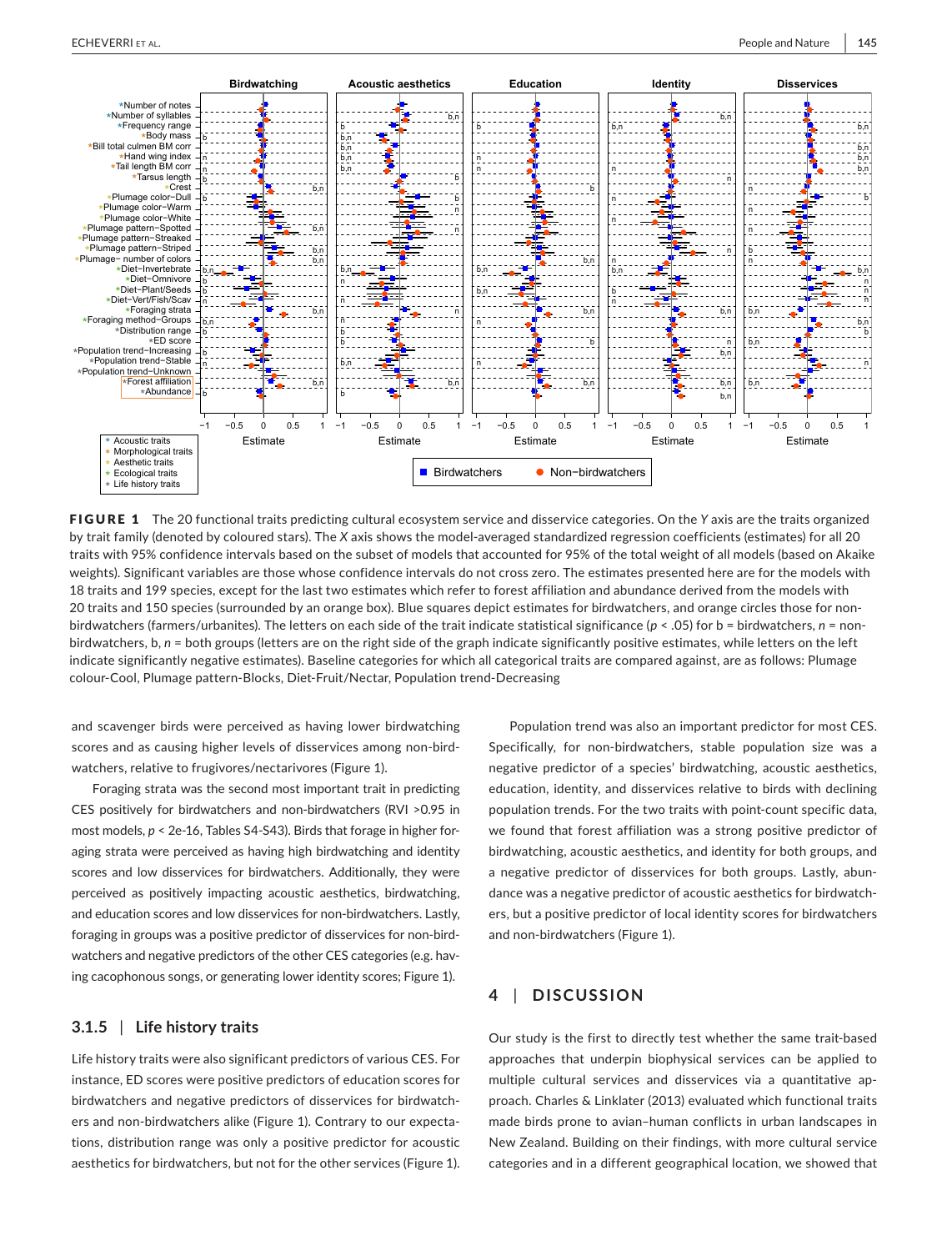functional traits pertaining to all trait families (i.e. acoustic, morpho‐ logical, aesthetic, ecological and life history) can indeed help to ex‐ plain variation in CES and disservices among species, as has been proposed (de Bello et al., 2010; Kremen, 2005; Luck et al., 2012).

Contrary to our predictions, we found no evidence that rarity (i.e. low abundance), ED scores and restricted distribution ranges were strongly associated with birdwatching scores (i.e. the average of 2 Likert scale items per person, Table 1). One explanation could be that in a country like Costa Rica where avian species richness is high, over‐ all familiarity with rare, evolutionary distinct or range‐limited species may be lower compared to other species. Indeed, familiarity has been proposed as an important factor that determines peoples' attitudes towards species (Echeverri, Callahan, Chan, Satterfield, & Zhao, 2017).

Instead, we found that plumage pattern, foraging strata, forest affiliation and having a crest were the most important variables for explaining birdwatching scores among birdwatchers (Figure 1). Empirical studies linking functional traits with CES have shown that aesthetic traits relating to visual appearance (e.g. colour) were the most frequently mentioned factor regarding the plant species people kept in their gardens (Goodness, 2018). Here, we demonstrated that traits pertaining to the physical appearance of birds are important in explaining birdwatching scores for birdwatchers and non‐birdwatch‐ ers. These results are consistent with previous research showing that people prefer more colourful birds (Garnett et al., 2018) and birds with patterns in their plumage coloration (Lišková et al., 2015).

We found that diet was the strongest predictor for all CES categories (including disservices) and for both groups. In New Zealand, generalist birds (i.e. birds without a specialized diet) were more likely to cause human conflicts compared to birds with more specialized diets (Charles & Linklater, 2013). Here, we found that that non‐bird‐ watchers perceived carnivores and scavengers as less attractive and more likely to cause disservices than other birds. On the one hand, these results were surprising given that human fascination towards raptors has induced cultural practices like falconry in other geogra‐ phies (Negro, 2018). Also, since raptors feed on vertebrate pests, which can benefit farmers (Kross, Tylianakis, & Nelson, 2012), we expected farmers and urbanites (i.e. non‐birdwatchers) to exhibit positive attitudes towards raptors. However, in our study, farmers reported harm due to raptors preying on their chickens (a primary food source for people), which may explain the results we found. In addition, as in other parts of the world (see Campbell, 2009), local Costa Ricans often victimize scavengers/carnivores such as vultures, hawks, and owls. In our sample, people often talked about vultures as being ugly and stinky (*n* = 23 non‐birdwatchers; 5 birdwatch‐ ers), and in other parts of the country, people hold the superstition that these birds spread diseases and represent evil spirits (Enríquez Rocha & Rangel Salazar, 2004; Sault, 2010).

We also found that insectivores scored poorly on birdwatching, acoustic aesthetics, education, and identity values relative to other birds. Moreover, we found that frugivores/nectarivores (e.g. hummingbirds, toucans) scored relatively higher on all CES catego‐ ries except disservices compared to other birds, suggesting frugiv‐ ores/nectarivores are perceived as benevolent, despite frugivores being more likely to damage some crops (Kross et al., 2012). These results are consistent with the 'personalised ecology' framework, which suggests that people experience human-nature relationships based on the ecological communities in their surroundings. People are more likely to interact with species that are diurnal, common, and apparent, such as birds that are common in urban feeders (Gaston, Soga, et al., 2018). Frugivores/nectarivores tend to be more common in urban areas and gardens as people place hummingbird feeders and put out ripe plantains to attract them. Thus, the increased familiarity with these birds may lead to more positive perceptions.

Our finding that diet can influence CES is non-trivial and may have major conservation implications for the design of conservation programmes. For instance, in Costa Rica, insectivores are the most vulnerable group to deforestation (Sekercioglu et al., 2002). Moreover, vultures have experienced the most rapid decline in conservation status over the past decade and comprise the most threatened avian functional guild in the world (Buechley & Sekercioglu, 2016), though two of the three vultures studied here (Black Vulture, *Coragyps atratus*, and Turkey Vulture, *Cathartes aura*) are hyper‐ abundant. Nonetheless, because insectivores and scavengers are, in general, the most endangered and the least-liked, our work suggests further research is needed to encourage support for conservation of these groups. Specifically, educational campaigns attempting to counteract negative perceptions of these birds, and highlighting their ecological importance, might be appropriate in this region.

After diet and plumage colours, forest affiliation and foraging strata played important roles in explaining birdwatching and identity services for birdwatchers, and education, birdwatching, identity and acoustic aesthetics for non-birdwatchers. Hence, our findings suggest that in general, people have high affinity for forest‐associated species. In our study region, forest‐affiliated birds are expected to be sensitive to climate drying and deforestation (Karp et al., 2018). To our knowledge, our study is the first to demonstrate human pref‐ erences for forest‐associated wildlife. We interpret these results by drawing parallels with research on urban ecosystem services which has demonstrated perceived naturalness to be a strong predictor of aesthetic and recreation values (Sandifer, Sutton‐Grier, & Ward, 2015). Perhaps forest-associated species are perceived as "more natural" and thus as having more education and birdwatching values.

Human–bird relationships have the potential to impact physical, mental and social comfort and happiness (Millennium Ecosystem Assessment, 2005; Cox & Gaston, 2016). For instance, studies have shown that urban settings are appreciated more if bird songs are heard (Hedblom, Heyman, Antonsson, & Gunnarsson, 2014). Indeed some bird songs are commonly associated with perceived stress recovery (Ratcliffe, Gatersleben, & Sowden, 2013) and have the poten‐ tial to decrease anxiety and depression felt by people as a result of the massive environmental changes that our planet is experiencing (Clayton, Litchfield, & Geller, 2013). Our study also sheds light on the kinds of birds people derive benefits and disservices from. Thus, designing landscapes, cities, infrastructure, and human activities to foster human–nature relationships could help reverse the extinction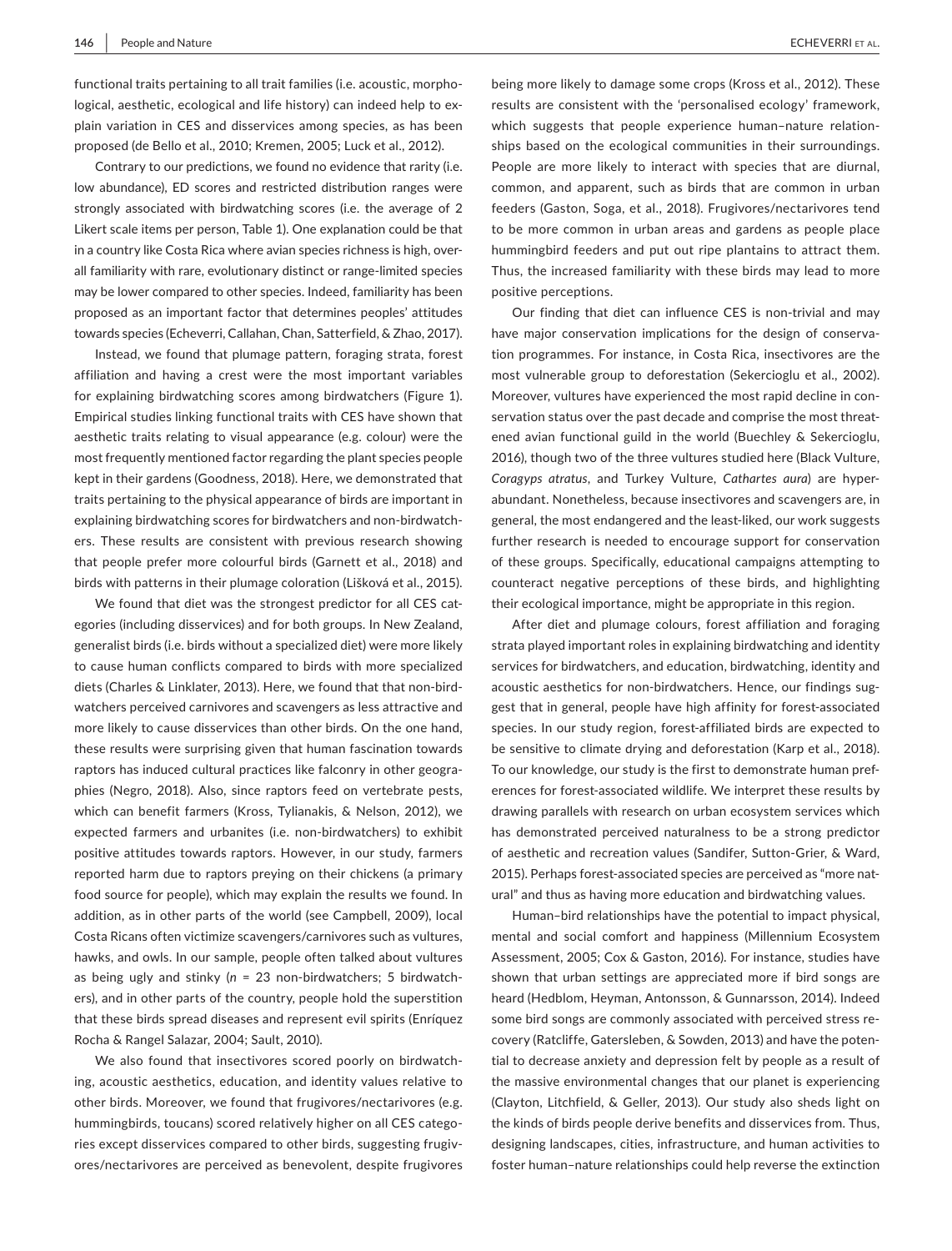of experience and connect people more to the non‐human world (Cox & Gaston, 2018).

All trait-based studies have important shortcomings, and our study is no exception. Previously, scholars have claimed that, for example, morphological traits are important predictors of human attitudes towards animals (e.g. Serpell, 2004). We decided to analyse traits separately to evaluate the relative importance of the trait fam‐ ilies in explaining CES variation. However, we recognize that differ‐ ent traits may be autocorrelated, driving some spurious associations, such as plumage coloration coinciding with feeding guilds.

For certain traits, variation within species may be stronger than variation between species (Laughlin, 2014). Thus, trait scores calculated from only a few individuals may not be representative of the entire species. For instance, vocalizations from oscines (songbirds) are often learned through imitation and can be quite complex. Their song repertoires are informed by their social networks, and exhibit strong regional variations (e.g. the Rufous‐and‐white Wren in our study system, Graham, Sandoval, Dabelsteen, & Mennill, 2016). As we could only analyse one call/song per species, our acoustic trait scores do not account for this variation. Moreover, there are other traits that could influence CES provision. Some birds (e.g. Great Kiskadee, *Pitangus sulphuratus*; White‐throated Magpie‐Jay, *Calocitta formosa*; Great‐tailed Grackle, *Quiscalus mexicanus*) are very aggres‐ sive, particularly during their nesting periods (Stiles & Skutch, 1989), which may cause people to form negative perceptions towards these species. Future work could profitably focus on exploring the role of behavioural traits‐ like aggression‐ in explaining variation in CES.

Similarly, species dimorphism (i.e. when males look and act dif‐ ferent from females) might influence CES provisioning because in many cases, people prefer the vibrant appearance and behaviours of male birds over females birds (Batt, 2009). Species under in‐ tense sexual selection, may have polygamous mating systems (e.g. manakins, hummingbirds), which also may play a role in the cultural perceptions of birds. Moreover, it is possible that sexual selection driving dimorphism affects perceptions towards birds. However, we did not present illustrations for the females of dimorphic species in our survey because we did not want to bias responses by having some species presented once versus twice. We acknowledge that this might have influenced our results. People did mention, how‐ ever, in the open-ended questions that they liked some species because the males and females looked different (e.g. Long-tailed Manakin, *n* = 57 people). Thus, our method was able to capture to some extent the dimorphism for species that people recalled well. Future research might compare sets of dimorphic versus non‐di‐ morphic species to evaluate the extent to which dimorphism drives bird-related CES provisioning, and to test whether dimorphism elevates the perceived species richness, as some people might per‐ ceive dimorphic species as two different species.

We approached human-bird relationships with a post-positivist epistemology rooted in Western science, which posits some limita‐ tions. We used the CES framework to operationalize human–bird relationships, but we recognize that many other theoretical frame‐ works exist (Echeverri et al., 2018). In Costa Rica, as well as in other

Latin American countries, current human–bird relationships are par‐ tially shaped by the place of birds in Indigenous worldviews. Indeed, some folk stories that are still told about the birds have pre‐Hispanic Indigenous roots (Jacques‐Coper, Cubillos, & Ibarra, 2019; Sault, 2010). Thus, our study could be complemented with an ethno‐or‐ nithological analysis that draws from Indigenous epistemologies and delves into other factors that are also important in shaping cultural connections between people and nature such as values, emotions, unconscious motives, cultures, and worldviews (Martín‐López, Montes, & Benayas, 2007; Peterson, Russell, West, & Brosius, 2010).

Lastly, a caveat of these type of studies is the correlation ver‐ sus causation problem. In fact, preferences are informed by implicit biases, which are more difficult to measure (Echeverri et al., 2017). More work is needed to disentangle the role of explicit versus im‐ plicit preferences that affect peoples' perceptions of species‐related CES and disservices (Echeverri et al., 2017). Implicit preferences, de‐ fined by psychologists, explain wherein a person's judgements are said to be based on preconscious automatic evaluations conducted without intentions (Greenwald & Banaji, 1998). In contrast, explicit preferences represent conscious judgements that can be assessed through self-reported measures (e.g. surveys; Echeverri et al., 2017).

# **5** | **CONCLUSIONS AND CONSERVATION IMPLICATIONS**

Conservation planning, resource management and urban planning ef‐ forts often ignore CES because they are difficult to capture, quantify, and assess in comparison to the other ecosystem service categories (Hernández‐Morcillo, Plieninger, & Bieling, 2013). However, consider‐ ing CES in such decision‐making realms would be beneficial because they are more directly linked to people's motivations to care for na‐ ture (Chan, Guerry, et al., 2012). Researchers have pushed to include CES in decision‐making and have consequently developed methods to capture and map CES at the landscape level (Gould et al., 2014; Klain & Chan, 2012; Plieninger et al., 2013), but CES provided by species remain difficult to capture, measure, or assess (Hevia et al., 2017).

Regarding global avian policy, our study can help inform the de‐ sign and delineation of Important Bird and Biodiversity Areas (IBAs). The IBAs represent the largest global network of important sites for biodiversity (Devenish, Díaz Fernández, Clay, Davidson, & Yépez Zabala, 2009). IBAs are best suited to ensuring the survival of vi‐ able populations of many of the world's bird species. Broadening the mandate of IBAs to include socio-cultural considerations, particularly those of local stakeholders, might help to mainstream a socio‐ecological perspective of bird conservation and result in more effective and inclusive conservation.

Moreover, stakeholders who prioritize the ecological dimensions of bird conservation may not always agree with those who priori‐ tize the socio‐cultural dimensions of birds. In our study we found that scavengers and insectivores, some of the most endangered bird taxa, were also the least‐liked groups of birds. Thus, improving local conservation efforts for insectivores may involve highlighting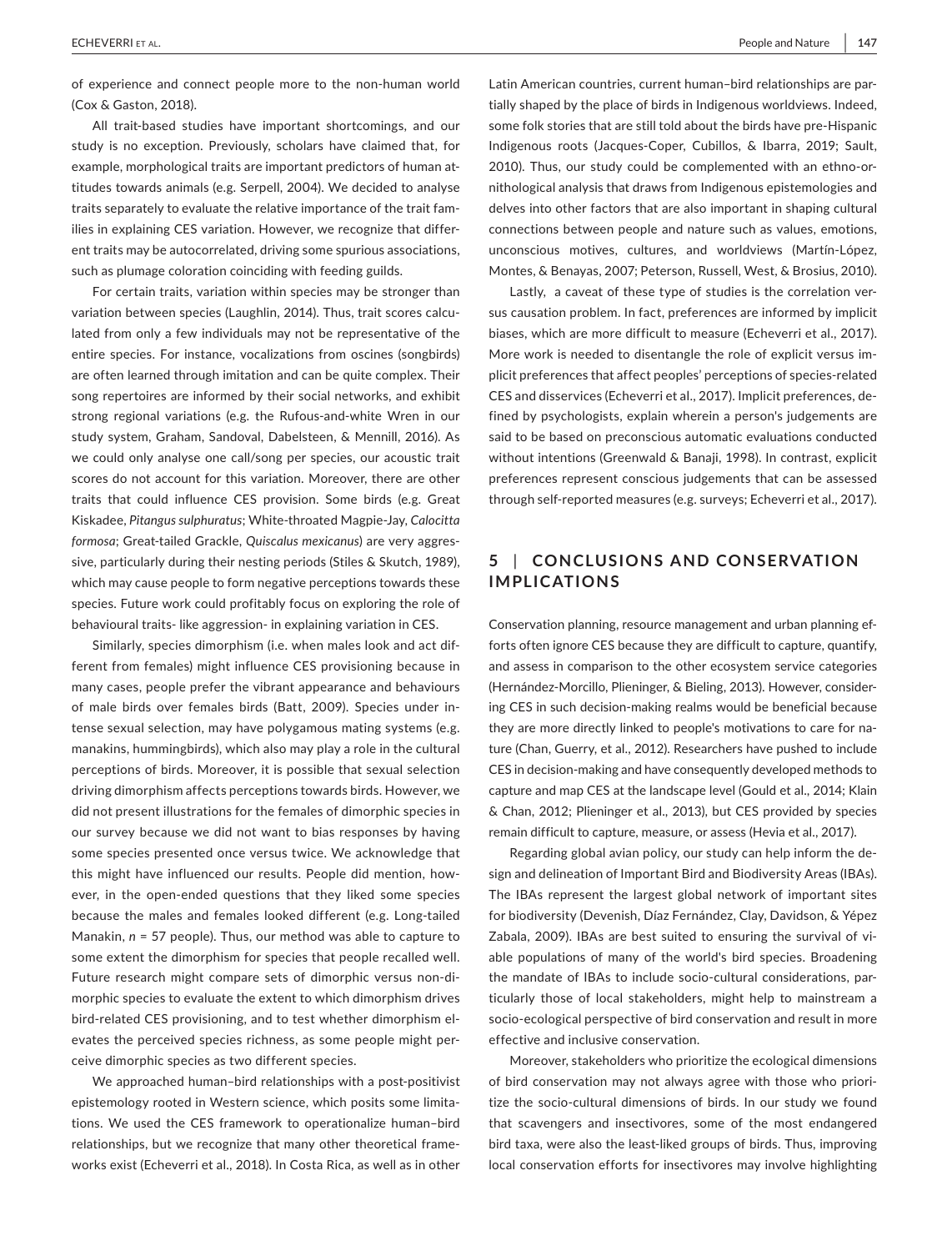their role in pest control; this information may help change public attitudes towards these birds, which in turn may translate into more support for their conservation. For carnivores and scavengers, their respective roles in controlling pests and carcass removal/disease prevention (Kross et al., 2012; Markandya et al., 2008) could form the basis of educational campaigns.

We recognize that campaigns may not always be sufficient to foster tolerance and acceptance of the conservation of endangered species, and that conflict can remain an important issue (e.g. raptors feeding on people's chickens). Additional compensation mech‐ anisms may be needed when the goal is to conserve an endangered species that also induces human‐wildlife conflict (e.g. Jabiru, *Jabiru mycteria*, which is endangered in Costa Rica and feeds on fish from tilapia ponds). Paying attention to public perceptions of species while addressing their ecological vulnerability is not easy, but in our paper, we have demonstrated that functional traits can indeed help to explain variation across CES and disservices. These findings might also occur with other taxa and in other geographical regions. Our method may help identify broad trade‐offs between cultural preferences and ecological aspects of species.

#### **ACKNOWLEDGEMENTS**

We thank G.C. Daily, B. Freeman, L.O. Frishkoff, J.P. Gomez, L.M. Guzman, J.L. Parra, B. Tomm and D. Schluter for helpful feedback at different stages of this project. We also thank all the people who an‐ swered the survey, and all the volunteers who helped collect trait data throughout the years. We thank N. Alioravainen, S. Jones, W. Lázaro, M. Neate‐Clegg, E. Obando, G. Olivella, R. Pyke, A. Rojas, C. Sheard, A. Valverde, J. Valverde and A. Zúñiga for their assistance with data collection. We thank D.T.C. Cox, C. Maller, S.K. Robinson and one anonymous reviewer for their valuable comments on previous drafts of this manuscript. This research was funded by a National Geographic Young Explorers Grant (#C335‐16 to AE), a U.S. Forest Service grant (16‐IJ‐11242309‐057 to JZ), and a SSHRC Insight Grant (Human–na‐ ture relationships and values from meanings to mitigation and prac‐ tice) awarded to KMAC. Collection of biometric trait data was funded by a UK Natural Environment Research Council grant (NE/I028068/1 to JAT). AE was supported by a Graduate Global Leadership Doctoral Fellowship and a Killam Doctoral Fellowship awarded through UBC.

#### **CONFLICT OF INTEREST**

The authors declare no conflict of interest.

#### **AUTHORS' CONTRIBUTIONS**

A.E., D.S.K., R.N. and K.M.A.C. designed research; A.E. and J.A.T. collected data; A.E., D.S.K., R.N., and J.Z. analysed data; A.E. wrote the manuscript. All authors contributed to drafts and gave final approval for publication.

#### **DATA AVAILABILITY STATEMENT**

Questionnaire survey data are available from the University of British Columbia and are stored in the Institute for Resources, Environment and Sustainability following the guidelines of the Behavioural Research Ethics Board for researchers who meet the criteria for access to confidential data. Contact the authors for in‐ formation regarding access. Functional trait data are available via the Dryad Digital Repository [https://doi.org/10.5061/dryad.cjsxk](https://doi.org/10.5061/dryad.cjsxksn1p) [sn1p](https://doi.org/10.5061/dryad.cjsxksn1p) (Echeverri, Karp, et al., 2019).

#### **ORCID**

*Alejandra Echeverri* <https://orcid.org/0000-0002-8821-0509> *Daniel S. Karp* <https://orcid.org/0000-0002-3832-4428> *Robin Naidoo* <https://orcid.org/0000-0003-3872-0962>

#### **REFERENCES**

- Amiot, C. E., & Bastian, B. (2015). Toward a psychology of human–animal relations. *Psychological Bulletin*, *141*, 6–47. [https://doi.org/10.1037/](https://doi.org/10.1037/a0038147) [a0038147](https://doi.org/10.1037/a0038147)
- Balvanera, P., Pfisterer, A. B., Buchmann, N., He, J. S., Nakashizuka, T., Raffaelli, D., & Schmid, B. (2006). Quantifying the ev‐ idence for biodiversity effects on ecosystem function‐ ing and services. *Ecology Letters*, *9*, 1146–1156. [https://doi.](https://doi.org/10.1111/j.1461-0248.2006.00963.x) [org/10.1111/j.1461-0248.2006.00963.x](https://doi.org/10.1111/j.1461-0248.2006.00963.x)
- Barton, K. (2011). Package 'MuMIn': Multi‐model inference. R package version 1.0.0.
- Batt, S. (2009). Human attitudes towards animals in relation to species similarity to humans: A multivariate approach. *Bioscience Horizons*, *2*, 180–190.<https://doi.org/10.1093/biohorizons/hzp021>
- Belaire, J. A., Westphal, L. M., Whelan, C. J., & Minor, E. S. (2015). Urban residents' perceptions of birds in the neighborhood: Biodiversity, cul‐ tural ecosystem services, and disservices. *The Condor*, *117*, 192–202. <https://doi.org/10.1650/CONDOR-14-128.1>
- BirdLife International. (2014). State of the world's birds. Retrieved from <http://www.birdlife.org/datazone/sowb>
- BirdLife International. (2017). *Data zone, consulted for Costa Rican birds*. Retrieved from http://datazone.birdlife.org/species/.
- Bregman, T. P., Lees, A. C., MacGregor, H. E. A., Darski, B., de Moura, N. G., Aleixo, A., … Tobias, J. A. (2016). Using avian functional traits to assess the impact of land‐cover change on ecosystem processes linked to resilience in tropical forests. *Proceedings of the Royal Society B: Biological Sciences*, *283*, 20161289. [https://doi.org/10.1098/](https://doi.org/10.1098/rspb.2016.1289) [rspb.2016.1289](https://doi.org/10.1098/rspb.2016.1289)
- Brown, K. A., Johnson, S. E., Parks, K. E., Holmes, S. M., Ivoandry, T., Abram, N. K., … Wright, P. C. (2013). Use of provisioning ecosystem services drives loss of functional traits across land use intensification gradients in tropical forests in Madagascar. *Biological Conservation*, *161*, 118–127. <https://doi.org/10.1016/j.biocon.2013.03.014>
- Buechley, E. R., & Sekercioglu, C. H. (2016). The avian scavenger crisis: Looming extinctions, trophic cascades, and loss of critical ecosys‐ tem functions. *Biological Conservation*, *198*, 220–228. [https://doi.](https://doi.org/10.1016/j.biocon.2016.04.001) [org/10.1016/j.biocon.2016.04.001](https://doi.org/10.1016/j.biocon.2016.04.001)
- Burnham, K. P., & Anderson, D. R. (2002). *Model selection and inference: A practical information‐theoretic approach* (2nd ed.). New York, NY: Springer‐Verlag.
- Cadotte, M. W., Carscadden, K., & Mirotchnick, N. (2011). Beyond species: Functional diversity and the maintenance of ecological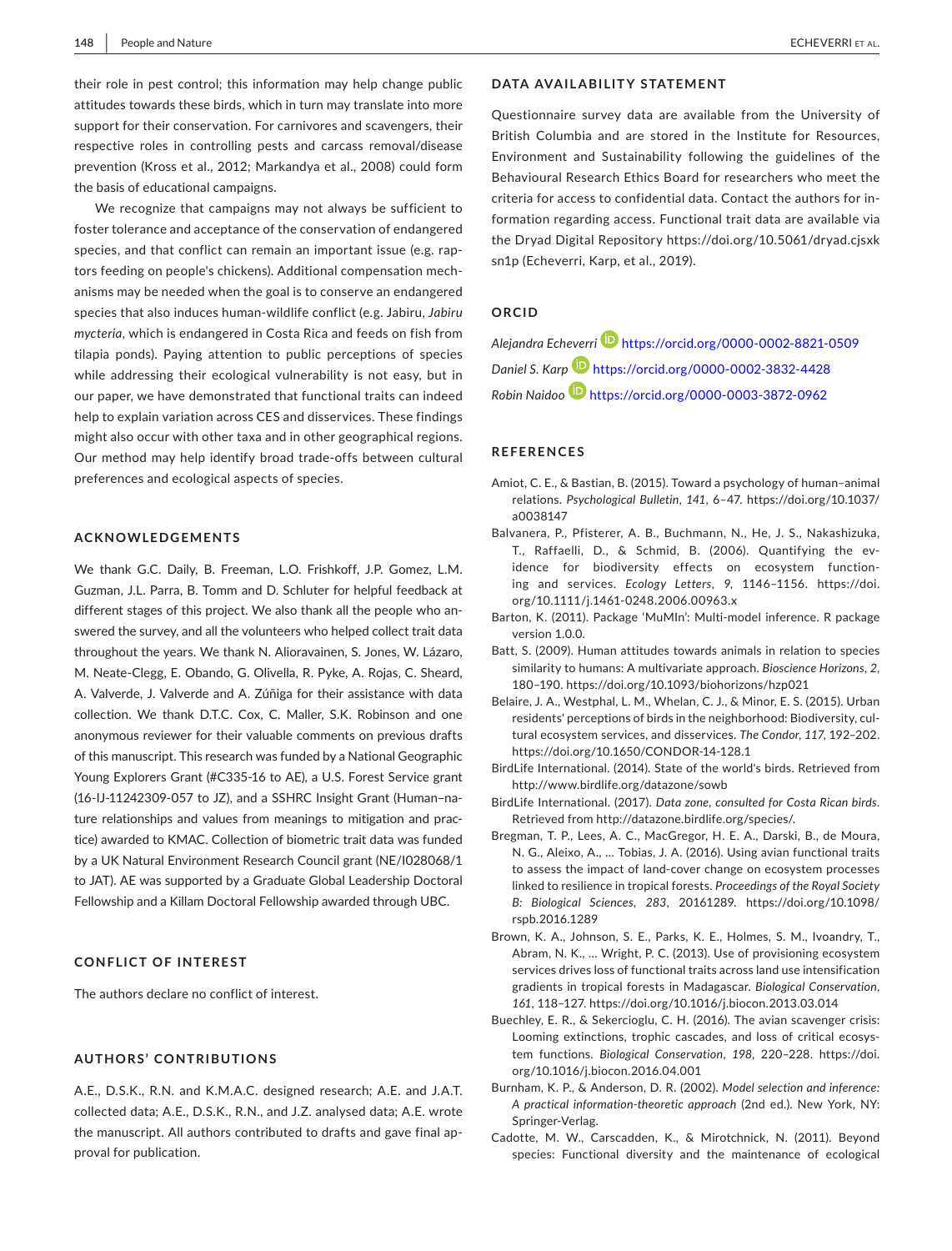processes and services. *Journal of Applied Ecology*, *48*, 1079–1087. <https://doi.org/10.1111/j.1365-2664.2011.02048.x>

- Calvo‐Alvarado, J., McLennan, B., Sánchez‐Azofeifa, A., & Garvin, T. (2009). Deforestation and forest restoration in Guanacaste, Costa Rica: Putting conservation policies in context. *Forest Ecology and Management*, *258*, 931–940. [https://doi.org/10.1016/j.](https://doi.org/10.1016/j.foreco.2008.10.035) [foreco.2008.10.035](https://doi.org/10.1016/j.foreco.2008.10.035)
- Campbell, M. (2009). Factors for the presence of avian scaven‐ gers in Accra and Kumasi, Ghana. *Area*, *41*, 341–349. [https://doi.](https://doi.org/10.1111/j.1475-4762.2008.00870.x) [org/10.1111/j.1475-4762.2008.00870.x](https://doi.org/10.1111/j.1475-4762.2008.00870.x)
- Chan, K. M. A., Balvanera, P., Benessaiah, K., Chapman, M., Díaz, D., Gómez‐Baggethun, E., … Turner, N. (2016). Opinion: Why pro‐ tect nature? Rethinking values and the environment. *Proceedings of the National Academy of Sciences*, *113*, 1462–1465. [https://doi.](https://doi.org/10.1073/pnas.1525002113) [org/10.1073/pnas.1525002113](https://doi.org/10.1073/pnas.1525002113)
- Chan, K. M. A., Guerry, A. D., Balvanera, P., Klain, S., Satterfield, T., Basurto, X., … Woodside, U. (2012). Where are cultural and social in ecosystem services? A framework for constructive en‐ gagement. *BioScience*, *62*, 744–756. [https://doi.org/10.1525/](https://doi.org/10.1525/bio.2012.62.8.7) [bio.2012.62.8.7](https://doi.org/10.1525/bio.2012.62.8.7)
- Chan, K. M. A., Satterfield, T., & Goldstein, J. (2012). Rethinking eco‐ system services to better address and navigate cultural values. *Ecological Economics*, *74*, 8–18. [https://doi.org/10.1016/j.ecole](https://doi.org/10.1016/j.ecolecon.2011.11.011) [con.2011.11.011](https://doi.org/10.1016/j.ecolecon.2011.11.011)
- Charles, K. E., & Linklater, W. L. (2013). Dietary breadth as a predictor of potential native avian–human conflict in urban landscapes. *Wildlife Research*, *40*, 482–489. <https://doi.org/10.1071/WR13014>
- Claramunt, S., Derryberry, E. P., Remsen, J. V., & Brumfield, R. T. (2011). High dispersal ability inhibits speciation in a continental radiation of passerine birds. *Proceedings of the Royal Society B: Biological Sciences*, *279*, 1567–1574.<https://doi.org/10.1098/rspb.2011.1922>
- Clayton, S., Litchfield, C., & Geller, E. S. (2013). Psychological science, conservation, and environmental sustainability. *Frontiers in Ecology and the Environment*, *11*, 377–382.<https://doi.org/10.1890/120351>
- Cox, D. T. C., & Gaston, K. J. (2016). Urban bird feeding: Connecting peo‐ ple with nature (ed DN Bonter). *PLoS ONE*, *11*, e0158717. [https://doi.](https://doi.org/10.1371/journal.pone.0158717) [org/10.1371/journal.pone.0158717](https://doi.org/10.1371/journal.pone.0158717)
- Cox, D. T. C., & Gaston, K. J. (2018). Human–nature interactions and the consequences and drivers of provisioning wildlife. *Philosophical Transactions of the Royal Society B: Biological Sciences*, *373*, 20170092. <https://doi.org/10.1098/rstb.2017.0092>
- Daily, G. C. (1997). Introduction: What are ecosystem services? In G. C. Daily (Ed.), *Nature's services: Societal dependence on natural ecosys‐ tems* (pp. 1–10). Washington, DC: Island Press.
- Daniel, T. C., Muhar, A., Arnberger, A., Aznar, O., Boyd, J. W., Chan, K. M. A., …von der Dunk, A. (2012). Contributions of cultural services to the ecosystem services agenda. *Proceedings of the National Academy of Sciences*, *109*, 8812–8819. [https://doi.org/10.1073/pnas.11147](https://doi.org/10.1073/pnas.1114773109) [73109](https://doi.org/10.1073/pnas.1114773109)
- de Bello, F., Lavorel, S., Díaz, S., Harrington, R., Cornelissen, J. H. C., Bardgett, R. D., … Harrison, P. A. (2010). Towards an assess‐ ment of multiple ecosystem processes and services via functional traits. *Biodiversity and Conservation*, *19*, 2873–2893. [https://doi.](https://doi.org/10.1007/s10531-010-9850-9) [org/10.1007/s10531-010-9850-9](https://doi.org/10.1007/s10531-010-9850-9)
- Devenish, C., Díaz Fernández, D. F., Clay, R. P., Davidson, I., & Yépez Zabala, I. Y. (2009). *Important bird areas in the Americas – priority sites for biodiversity conservation*. Quito: BirdLife International.
- Díaz, S., & Cabido, M. (2001). Vive la différence: Plant functional diversity matters to ecosystem processes. *Trends in Ecology & Evolution*, *16*, 646–655. [https://doi.org/10.1016/S0169-5347\(01\)02283-2](https://doi.org/10.1016/S0169-5347(01)02283-2)
- Díaz, S., Fargione, J., Chapin‐III, F. S., & Tilman, D. (2006). Biodiversity loss threatens human well‐being. *PLoS Biology*, *4*, e277. [https://doi.](https://doi.org/10.1371/journal.pbio.0040277) [org/10.1371/journal.pbio.0040277](https://doi.org/10.1371/journal.pbio.0040277)
- Díaz, S., Lavorel, S., Chapin‐III, F. S., Tecco, P. A., Gurvich, D. E., & Grigulis, K. (2007). *Functional diversity—at the crossroads between ecosystem*

*functioning and environmental filters.* Terrestrial Ecosystems in a Changing World (pp. 81–91). Berlin Heidelberg, Berlin: Springer.

- Dinat, D., Echeverri, A., Chapman, M., Karp, D. S., & Satterfield, T. (2019). Eco‐xenophobia among rural populations: The Great‐tailed Grackle as a contested species in Guanacaste, Costa Rica. *Human Dimensions of Wildlife*, *24*, 1–17.<https://doi.org/10.1080/10871209.2019.1614239>
- Echeverri, A., Callahan, M. M., Chan, K. M. A., Satterfield, T., & Zhao, J. (2017). Explicit not implicit preferences predict conservation inten‐ tions for endangered species and biomes (ed GS Bilotta). *PLoS ONE*, *12*, e0170973. <https://doi.org/10.1371/journal.pone.0170973>
- Echeverri, A., Frishkoff, L. O., Gomez, J. P., Zook, J., Juarez, P., Naidoo, R., … Karp, D. S. (2019). Precipitation and tree‐cover structure avian alpha‐diversity in North‐western Costa Rica. *Diversity and Distributions*, *25*, 1222–1233. <https://doi.org/10.1111/ddi.12932>
- Echeverri, A., Karp, D. S., Naidoo, R., Tobias, J. A., Zhao, J., & Chan, K. M. A. (2019). Data from: Can avian functional traits predict cultural eco‐ system services? *Dryad Digital Repository*, [https://doi.org/10.5061/](https://doi.org/10.5061/dryad.cjsxksn1p) [dryad.cjsxksn1p](https://doi.org/10.5061/dryad.cjsxksn1p)
- Echeverri, A., Karp, D. S., Naidoo, R., Zhao, J., & Chan, K. M. A. (2018). Approaching human‐animal relationships from multiple angles: A synthetic perspective. *Biological Conservation*, *224*, 50–62. [https://](https://doi.org/10.1016/j.biocon.2018.05.015) [doi.org/10.1016/j.biocon.2018.05.015](https://doi.org/10.1016/j.biocon.2018.05.015)
- Echeverri, A., Naidoo, R., Karp, D. S., Chan, K. M. A., & Zhao, J. (2019). Iconic manakins and despicable grackles: Comparing cultural ecosystem services and disservices across stakeholders in Costa Rica. *Ecological Indicators*, *106*, 105454. [https://doi.org/10.1016/j.ecoli](https://doi.org/10.1016/j.ecolind.2019.105454) [nd.2019.105454](https://doi.org/10.1016/j.ecolind.2019.105454)
- Enríquez Rocha, P. L., & Rangel Salazar, J. L. (2004). Conocimiento popu‐ lar sobre los búhos en los alrededores de un bosque húmedo tropical protegido en Costa Rica. *Etnobiología*, *4*, 41–53.
- Fish, R., Church, A., & Winter, M. (2016). Conceptualising cultural eco‐ system services: A novel framework for research and critical engage‐ ment. *Ecosystem Services*, *21*, 208–217. [https://doi.org/10.1016/j.](https://doi.org/10.1016/j.ecoser.2016.09.002) [ecoser.2016.09.002](https://doi.org/10.1016/j.ecoser.2016.09.002)
- Freeman, B. G., & Montgomery, G. A. (2017). Using song playback ex‐ periments to measure species recognition between geographically isolated populations: A comparison with acoustic trait analyses. *The Auk*, *134*, 857–870.<https://doi.org/10.1642/AUK-17-63.1>
- Frishkoff, L. O., Karp, D. S., Flanders, J. R., Zook, J., Hadly, E. A., Daily, G. C., & MGonigle, L. K. (2016). Climate change and habitat conversion favour the same species. *Ecology Letters*, *19*, 1081–1090. [https://doi.](https://doi.org/10.1111/ele.12645) [org/10.1111/ele.12645](https://doi.org/10.1111/ele.12645)
- Garnett, S. T., Ainsworth, G. B., & Zander, K. K. (2018). Are we choosing the right flagships? The bird species and traits Australians find most attractive. *PLoS ONE*, *13*, e0199253. [https://doi.org/10.1371/journ](https://doi.org/10.1371/journal.pone.0199253) [al.pone.0199253](https://doi.org/10.1371/journal.pone.0199253)
- Garrigues, R., & Dean, R. (2007). *The birds of costa rica: A field guide* (2nd ed.). New York, NY: Cornell University Press.
- Gaston, K. J., Cox, D. T. C., Canavelli, S. B., García, D., Hughes, B., Maas, B., … Inger, R. (2018). Population abundance and ecosystem service provision: The case of birds. *BioScience*, *68*, 264–272. [https://doi.](https://doi.org/10.1093/biosci/biy005) [org/10.1093/biosci/biy005](https://doi.org/10.1093/biosci/biy005)
- Gaston, K. J., Soga, M., Duffy, J. P., Garrett, J. K., Gaston, S., & Cox, D. T. C. (2018). Personalised ecology. *Trends in Ecology & Evolution*, *33*, 916–925. <https://doi.org/10.1016/j.tree.2018.09.012>
- Goodness, J. (2018). Urban landscaping choices and people's selection of plant traits in Cape Town, South Africa. *Environmental Science & Policy*, *85*, 182–192.<https://doi.org/10.1016/j.envsci.2018.02.010>
- Goodness, J., Andersson, E., Anderson, P. M. L., & Elmqvist, T. (2016). Exploring the links between functional traits and cultural ecosystem services to enhance urban ecosystem management. *Ecological Indicators*, *70*, 597–605. [https://doi.org/10.1016/j.ecoli](https://doi.org/10.1016/j.ecolind.2016.02.031) [nd.2016.02.031](https://doi.org/10.1016/j.ecolind.2016.02.031)
- Gould, R. K., Klain, S. C., Ardoin, N. M., Satterfield, T., Woodside, U., Hannahs, N., … Chan, K. M. (2014). A protocol for eliciting nonmaterial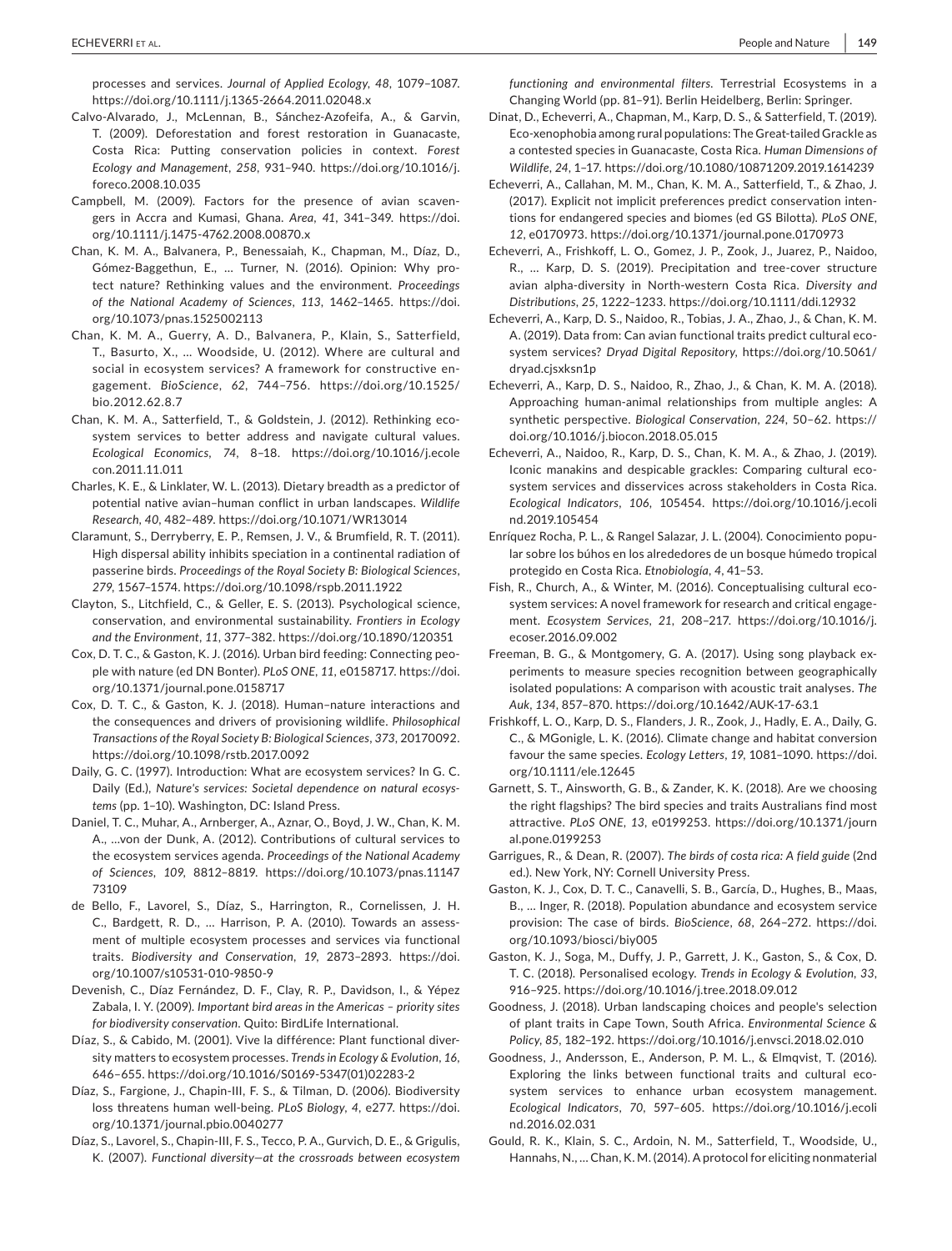values through a cultural ecosystem services frame. *Conservation Biology*, *29*, 575–586.<https://doi.org/10.1111/cobi.12407>

- Graham, B. A., Sandoval, L., Dabelsteen, T., & Mennill, D. J. (2016). A test of the acoustic adaptation hypothesis in three types of tropical forest: Degradation of male and female Rufous‐and‐white Wren songs. *Bioacoustics*, *26*, 37–61. [https://doi.org/10.1080/09524](https://doi.org/10.1080/09524622.2016.1181574) [622.2016.1181574](https://doi.org/10.1080/09524622.2016.1181574)
- Greenwald, A. G., & Banaji, M. R. (1998). Implicit social cognition: Attitudes, self‐esteem, and stereotypes. *Pscyhological Reviews*, *102*, 4–27. <https://doi.org/10.1037/0033-295X.102.1.4>
- Hedblom, M., Heyman, E., Antonsson, H., & Gunnarsson, B. (2014). Bird song diversity influences young people's appreciation of urban land‐ scapes. *Urban Forestry & Urban Greening*, *13*, 469–474. [https://doi.](https://doi.org/10.1016/j.ufug.2014.04.002) [org/10.1016/j.ufug.2014.04.002](https://doi.org/10.1016/j.ufug.2014.04.002)
- Hernández, A., & Picón, J. C. (2011). En la frontera del conflicto socio‐ ambiental: El modo de vida rural y el desarrollo del turismo del sol y playa en Guanacaste, Costa Rica. *Revista de Ciencias Ambientales*, *42*, 31–44.
- Hernández‐Morcillo, M., Plieninger, T., & Bieling, C. (2013). An empirical review of cultural ecosystem service indicators. *Ecological Indicators*, *29*, 434–444. <https://doi.org/10.1016/j.ecolind.2013.01.013>
- Hevia, V., Martín‐López, B., Palomo, S., García‐Llorente, M., Bello, F., & González, J. A. (2017). Trait‐based approaches to analyze links be‐ tween the drivers of change and ecosystem services: Synthesizing existing evidence and future challenges. *Ecology and Evolution*, *7*, 831–844. <https://doi.org/10.1002/ece3.2692>
- Hund, S. V., Allen, D. M., Morillas, L., & Johnson, M. S. (2018). Groundwater recharge indicator as tool for decision makers to increase socio‐hy‐ drological resilience to seasonal drought. *Journal of Hydrology*, *563*, 1119–1134. <https://doi.org/10.1016/j.jhydrol.2018.05.069>
- Jacques‐Coper, A., Cubillos, G., & Ibarra, J. T. (2019). The Andean Condor as bird, authority and devil: An empirical assessment of the biocultural keystone species concept in the high Andes of Chile. *Ecology and Society*, *24*, 35. [https://doi.org/10.5751/](https://doi.org/10.5751/ES-10939-240235) [ES-10939-240235](https://doi.org/10.5751/ES-10939-240235)
- Jetz, W., Thomas, G. H., Joy, J. B., Redding, D. W., Hartmann, K., & Mooers, A. O. (2014). Global distribution and conservation of evolutionary distinctness in birds. *Current Biology*, *24*, 919–930. [https://](https://doi.org/10.1016/j.cub.2014.03.011) [doi.org/10.1016/j.cub.2014.03.011](https://doi.org/10.1016/j.cub.2014.03.011)
- Karp, D. S., Frishkoff, L. O., Echeverri, A., Zook, J., Juárez, P., & Chan, K. M. A. (2018). Agriculture erases climate‐driven β‐diversity in Neotropical bird communities. *Global Change Biology*, *24*, 338–349. <https://doi.org/10.1111/gcb.13821>
- Kimball, S., Funk, J. L., Spasojevic, M. J., Suding, K. N., Parker, S., & Goulden, M. L. (2016). Can functional traits predict plant commu‐ nity response to global change? *Ecosphere*, *7*, e01602. [https://doi.](https://doi.org/10.1002/ecs2.1602) [org/10.1002/ecs2.1602](https://doi.org/10.1002/ecs2.1602)
- Klain, S. C., & Chan, K. M. A. (2012). Navigating coastal values: Participatory mapping of ecosystem services for spatial planning. *Ecological Economics*, *82*, 104–113. [https://doi.org/10.1016/j.ecole](https://doi.org/10.1016/j.ecolecon.2012.07.008) [con.2012.07.008](https://doi.org/10.1016/j.ecolecon.2012.07.008)
- Klain, S. C., Satterfield, T. A., & Chan, K. M. A. (2014). What matters and why? Ecosystem services and their bundled qualities. *Ecological Economics*, *107*, 310–320. [https://doi.org/10.1016/j.ecole](https://doi.org/10.1016/j.ecolecon.2014.09.003) [con.2014.09.003](https://doi.org/10.1016/j.ecolecon.2014.09.003)
- Knapp, C. E. (2006). Last child in the woods: Saving our children from nature‐deficit disorder. *The Journal of Environmental Education*, *37*, 52–54.
- Kremen, C. (2005). Managing ecosystem services: What do we need to know about their ecology? *Ecology Letters*, *8*, 468–479. [https://doi.](https://doi.org/10.1111/j.1461-0248.2005.00751.x) [org/10.1111/j.1461-0248.2005.00751.x](https://doi.org/10.1111/j.1461-0248.2005.00751.x)
- Kross, S. M., Tylianakis, J. M., & Nelson, X. J. (2012). Effects of introduc‐ ing threatened falcons into vineyards on abundance of Passeriformes and bird damage to grapes. *Conservation Biology*, *26*, 142–149. [https://](https://doi.org/10.1111/j.1523-1739.2011.01756.x) [doi.org/10.1111/j.1523-1739.2011.01756.x](https://doi.org/10.1111/j.1523-1739.2011.01756.x)
- Laughlin, D. C. (2014). Applying trait‐based models to achieve functional targets for theory‐driven ecological restoration. *Ecology Letters*, *17*, 771–784. <https://doi.org/10.1111/ele.12288>
- Lavorel, S., Grigulis, K., Lamarque, P., Colace, M. P., Garden, D., Girel, J., … Douzet, R. (2011). Using plant functional traits to understand the land‐ scape distribution of multiple ecosystem services. *Journal of Ecology*, *99*, 135–147. <https://doi.org/10.1111/j.1365-2745.2010.01753.x>
- Lišková, S., Landová, E., & Frynta, D. (2015). Human preferences for colorful birds: Vivid colors or pattern? *Evolutionary Psychology*, *13*, 147470491501300.<https://doi.org/10.1177/147470491501300203>
- Luck, G. W., Lavorel, S., McIntyre, S., & Lumb, K. (2012). Improving the application of vertebrate trait-based frameworks to the study of ecosystem services. *Journal of Animal Ecology*, *81*, 1065–1076. [https://](https://doi.org/10.1111/j.1365-2656.2012.01974.x) [doi.org/10.1111/j.1365-2656.2012.01974.x](https://doi.org/10.1111/j.1365-2656.2012.01974.x)
- Manfredo, M. J., Teel, T., & Bright, A. (2003). Why are public values to‐ wards wildlife changing? *Human Dimensions of Wildlife*, *8*, 287–306.
- Markandya, A., Taylor, T., Longo, A., Murty, M. N., Murty, S., & Dhavala, K. (2008). Counting the cost of vulture decline- An appraisal of the human health and other benefits of vultures in India. *Ecological Economics*, *67*, 194–204. [https://doi.org/10.1016/j.ecole](https://doi.org/10.1016/j.ecolecon.2008.04.020) [con.2008.04.020](https://doi.org/10.1016/j.ecolecon.2008.04.020)
- Martín‐López, B., Montes, C., & Benayas, J. (2007). The non‐economic motives behind the willingness to pay for biodiversity conserva‐ tion. *Biological Conservation*, *139*, 67–82. [https://doi.org/10.1016/j.](https://doi.org/10.1016/j.biocon.2007.06.005) [biocon.2007.06.005](https://doi.org/10.1016/j.biocon.2007.06.005)
- Millennium Ecosystem Assessment. (2005). *Ecosystems and human well‐ being*. Washington, DC: Island Press.
- Negro, J. J. (2018). *Raptors and people: An ancient relationship persisting today.* Birds of Prey (pp. 161–176). Cham: Springer.
- Peterson, R. B., Russell, D., West, P., & Brosius, J. P. (2010). Seeing (and doing) conservation through cultural lenses. *Environmental Management*, *45*, 5–18. <https://doi.org/10.1007/s00267-008-9135-1>
- Pigot, A. L., Bregman, T., Sheard, C., Daly, B., Etienne, R. S., & Tobias, J. A. (2016). Quantifying species contributions to ecosystem processes: A global assessment of functional trait and phylogenetic metrics across avian seed‐dispersal networks. *Proceedings of the Royal Society B: Biological Sciences*, *283*, 20161597–20161607.
- Plieninger, T., Dijks, S., Oteros‐Rozas, E., & Bieling, C. (2013). Assessing, mapping, and quantifying cultural ecosystem services at community level. *Land Use Policy*, *33*, 118–129. [https://doi.org/10.1016/j.landu](https://doi.org/10.1016/j.landusepol.2012.12.013) [sepol.2012.12.013](https://doi.org/10.1016/j.landusepol.2012.12.013)
- Ratcliffe, E., Gatersleben, B., & Sowden, P. T. (2013). Bird sounds and their contributions to perceived attention restoration and stress re‐ covery. *Journal of Environmental Psychology*, *36*, 221–228. [https://doi.](https://doi.org/10.1016/j.jenvp.2013.08.004) [org/10.1016/j.jenvp.2013.08.004](https://doi.org/10.1016/j.jenvp.2013.08.004)
- Ribe, R. G. (2009). In-stand scenic beauty of variable retention harvests and mature forests in the U.S. Pacific Northwest: The effects of basal area, density, retention pattern and down wood. *Journal of Environmental Management*, *91*, 245–260. [https://doi.org/10.1016/j.](https://doi.org/10.1016/j.jenvman.2009.08.014) [jenvman.2009.08.014](https://doi.org/10.1016/j.jenvman.2009.08.014)
- Sandifer, P. A., Sutton‐Grier, A. E., & Ward, B. P. (2015). Exploring con‐ nections among nature, biodiversity, ecosystem services, and human health and well-being: Opportunities to enhance health and biodiversity conservation. *Ecosystem Services*, *12*, 1–15. [https://doi.](https://doi.org/10.1016/j.ecoser.2014.12.007) [org/10.1016/j.ecoser.2014.12.007](https://doi.org/10.1016/j.ecoser.2014.12.007)
- Sault, N. (2010). Bird messengers for all seasons: Landscapes of knowl‐ edge among the Bribri of Costa Rica. In S. Tidemann& A. Gosler (Eds.). *Ethno‐ornithology* (pp. 291–300). Abingdon, OX: Earthscan Routledge.
- Sekercioglu, C. H., Ehrlich, P. R., Daily, G. C., Aygen, D., Goehring, D., & Sandí, R. F. (2002). Disappearance of insectivorous birds from tropi‐ cal forest fragments. *Proceedings of the National Academy of Sciences*, *99*, 263–267.<https://doi.org/10.1073/pnas.012616199>
- Serpell, J. A. (2004). Factors influencing human attitudes to animals and their welfare. *Animal Welfare*, *13*, S145–S151.